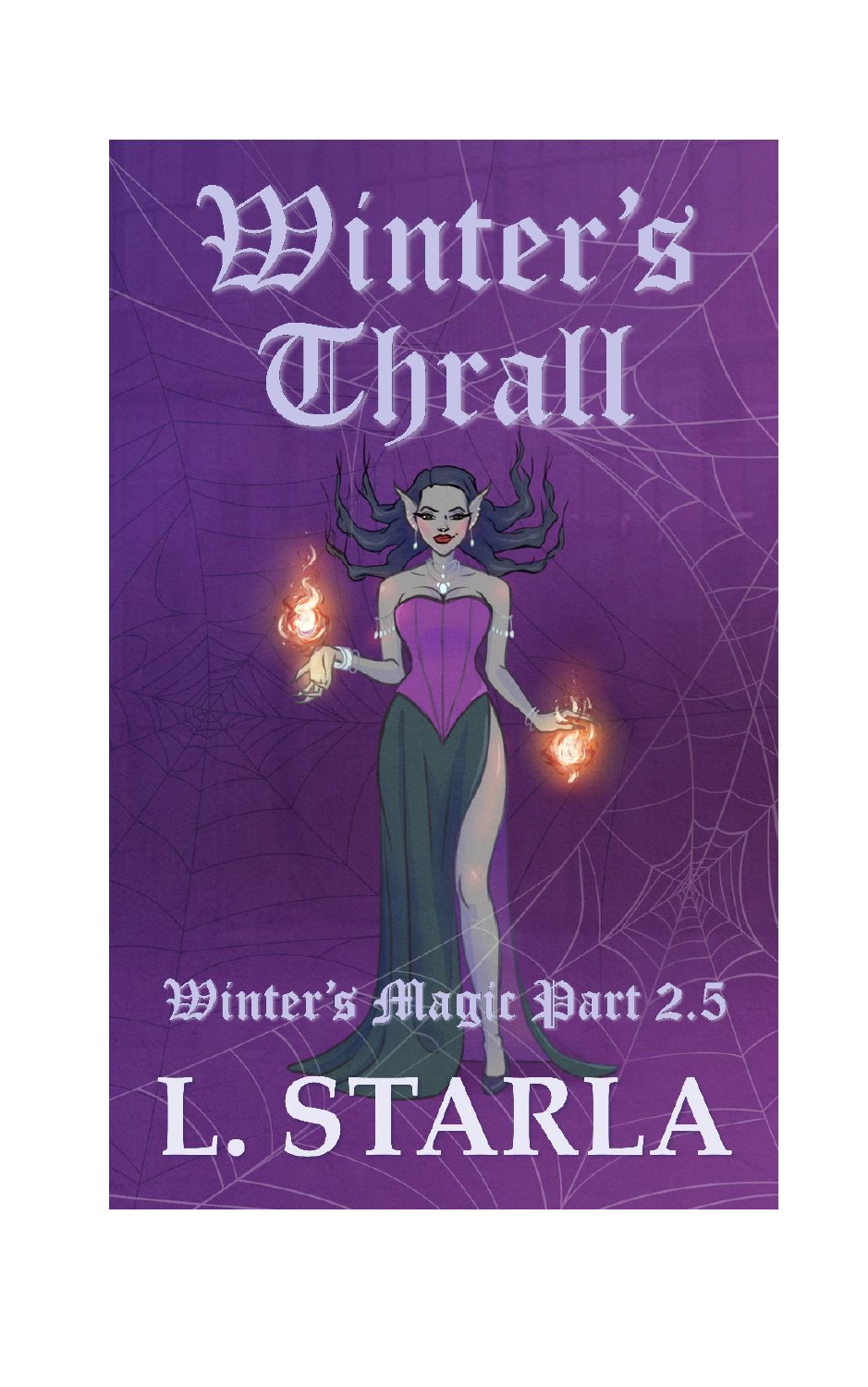# Winter's Thrall

*Winter's Magic Part 2.5*

## **L. STARLA**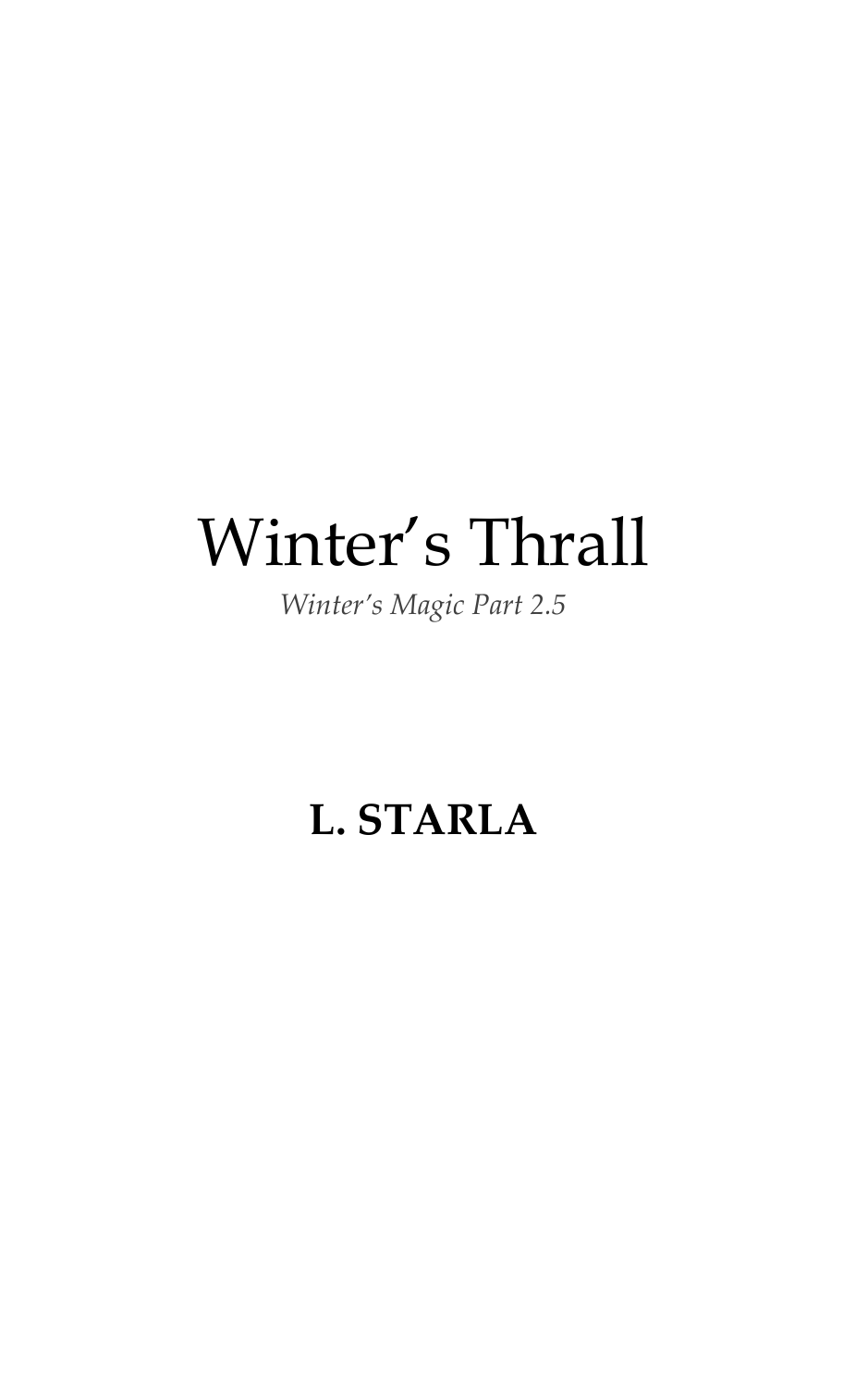Disclaimer: This is a work of fiction. Names, characters, businesses, places, events, locales, and incidents are either the products of the author's imagination or used in a fictitious manner. Any resemblance to actual persons, living or dead, or actual events is purely coincidental.

#### WINTER'S THRALL

Copyright © 2022 Laelia Starla.

All rights reserved. No part of this publication may be reproduced, distributed, or transmitted in any form or by any means, including photocopying, recording, or other electronic or mechanical methods, without the prior written permission of the publisher, except in the case of brief quotations embodied in critical reviews and certain other non-commercial uses permitted by copyright law.

> To request permission, contact the author: laelia@starlaarts.com

Cover illustration © Jana Hoffmann Graphics & book design by L. Starla Editing by Felix Staica

First edition 2022.

ISBN-13 (Paperback) 978-0-6488424-7-7 ISBN-13 (eBook) 978-0-6488424-6-0

Self-published.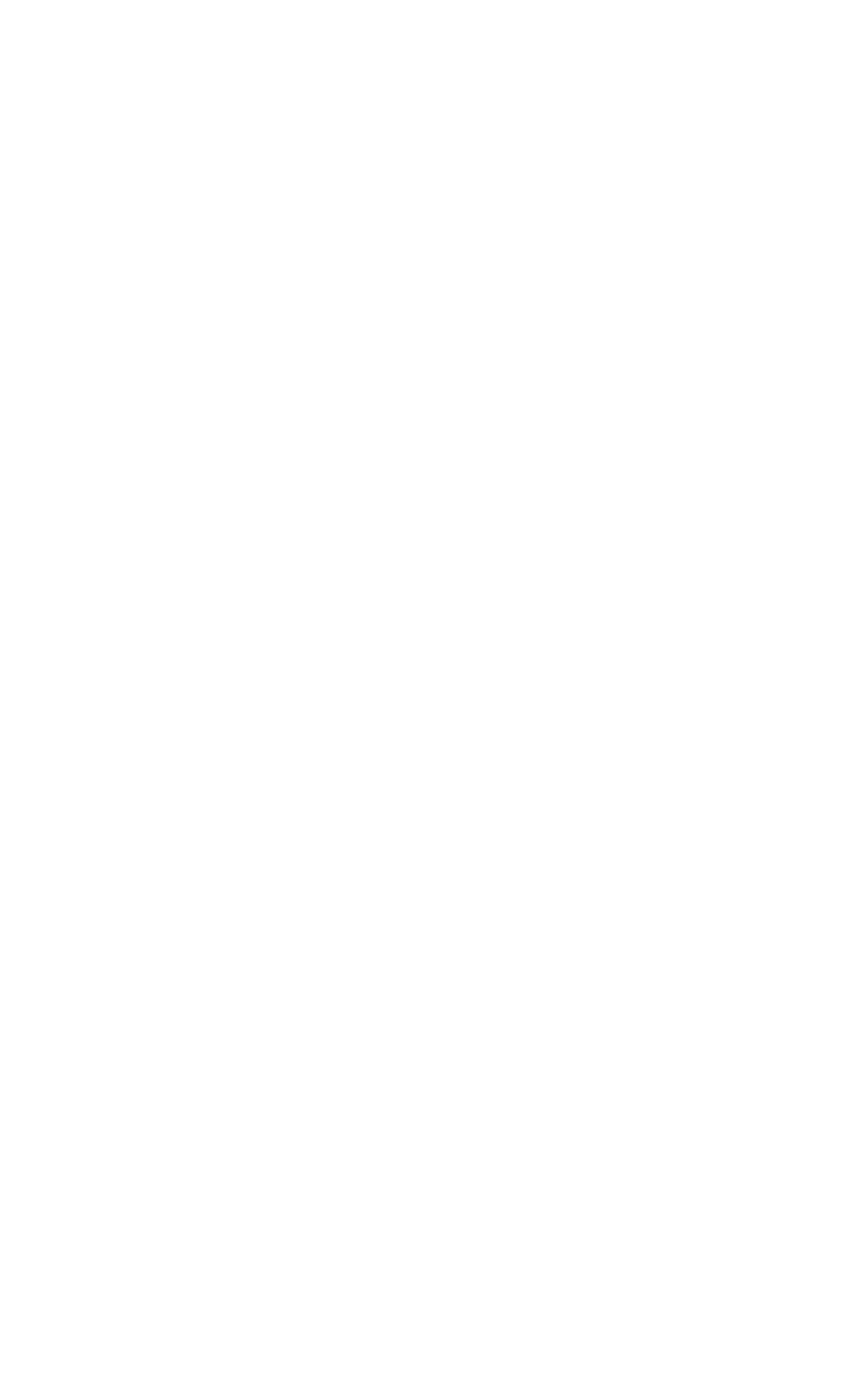# **Prologue**

*September, during the early events of* Winter's Maiden 2*.*

Sensing him close by, Bridey surveyed the dingy country pub. The news of Daddy's thugs tracking him down had thrilled her to bits. And there he was. Grinning, she gave his group a cursory glance confirming her prediction: Caleb had befriended an assortment of magical people.

It pleased her no end that her brother instantly recognised her, even after all their years of separation. She had missed him and hated her mother for tearing their family apart. When she reached his booth, she drank in the sight of him: from his high cheekbones and chiselled jaw to his long black locks and delicious piercings. 'Hello, Brother dearest.'

'Bridey? W…what are you doing here?' Caleb's shocked reaction was not what Bridey had hoped for.

The guy sitting beside Caleb gripped her brother's shoulder in a show of support. 'Well, well, well. The wayward sister returns.'

*Holy shit!* When she scrutinised him, he took her breath away. She'd never seen such a fine specimen of a man. Bright green eyes glared at her from beneath dark, choppy hair. A silver ring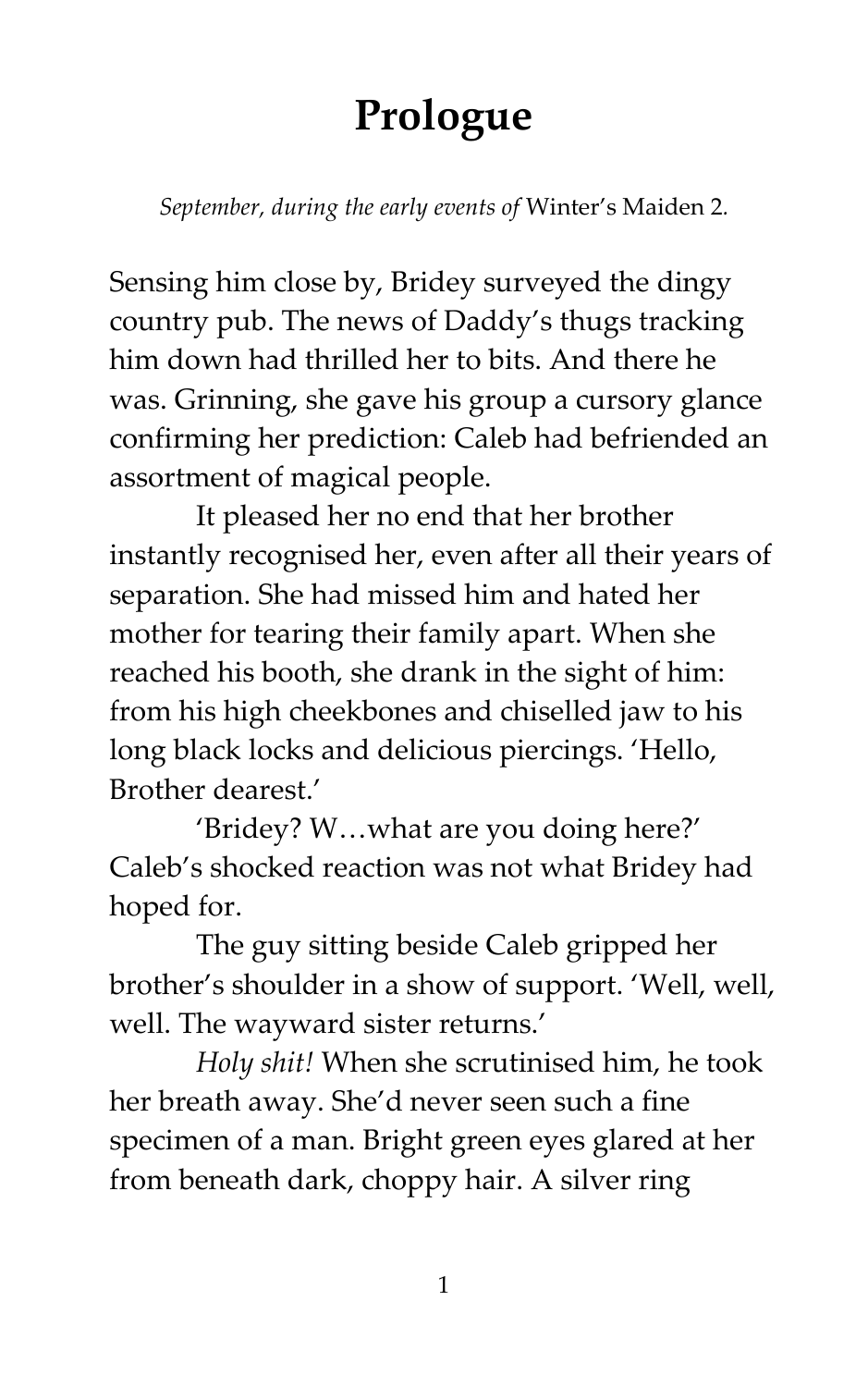adorned his prominent brow and a five o'clock shadow accentuated his jaw, drawing attention to luscious lips. And that was merely his outward appearance. Even the man's aura was sexy. She had to know him in every way possible. 'And you are?' The way he studied the air surrounding her intrigued Bridey. *Is he an enchanter too?*

'Brendan Winters. Perhaps you've heard of me?'

*Bingo!* 'Oh, indeed. The infamous enchanter of Gaeilge Shores. I didn't realise my brother had such interesting friends. Mother did such a stellar job of hiding him from me.' She looked at Caleb and smiled. 'Relax, darling. I'm not going to hurt you. I'm here on business and I'd like your help connecting with the magic community in town.'

'Just business?' Caleb asked.

'Yes, sweetheart. *Just* business. Unless you want more.' When he visibly shivered, she could not hold back the laugh. 'Oh, Caleb… you are precious. And far too much like our sweet Mother. But your friends?' Her eyes travelled around the group, settling on Brendan. 'I think your friends will be a lot of fun. And I'm all for mixing business with pleasure.'

Intense lust flickered in Brendan's aura as his lips parted.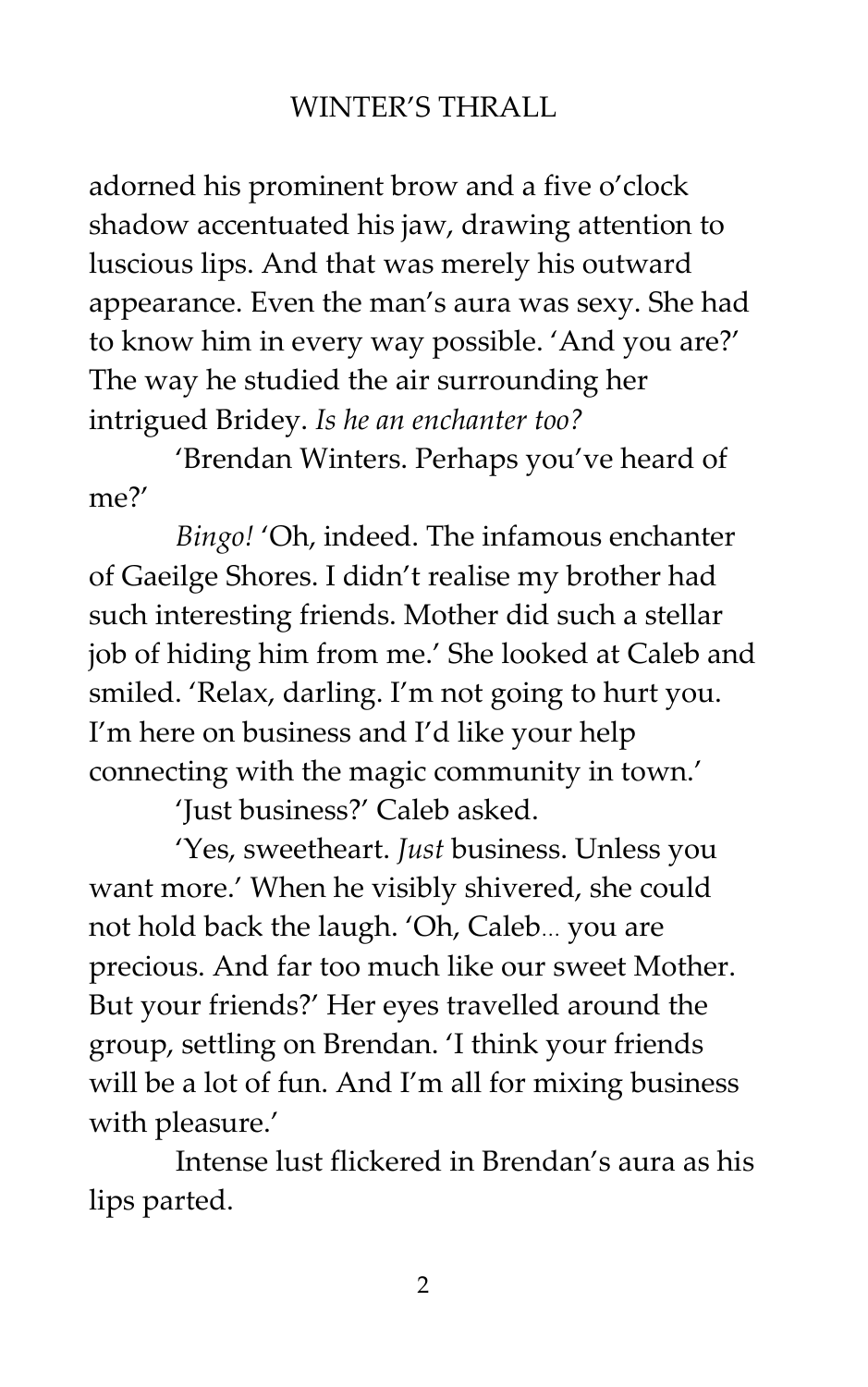Bridey narrowed her gaze. 'May I sit?' He shrugged. 'It's a free country.'

When her backside perched in his lap; Brendan rewarded Bridey with the sensation of his arousal. She could not help herself as she writhed against him, drawing an odd sound from his pursed lips.

Their dry humping did not amuse Caleb and she detected a hint of jealousy on top of his disgust.

The mage with spiky hair rose. 'I'm getting another round of drinks. Who's in?' The rest of the group pushed their glasses forward.

She smiled at Spiky. 'I'll have a Purple Haze, thank you darling.'

He frowned at her. 'A what?'

'*Pur-ple Haze*. It's a cocktail. Don't tell me this backwater doesn't know about cocktails!'

'Sure, we know about cocktails. We're just not pretentious enough to care.' Spiky was also sassy.

'Oh dear. I see I'm going to have my work cut out for me with you. What's your name, handsome?'

After a moment of hesitation, he replied, 'Bailey. Bailey Dougherty.'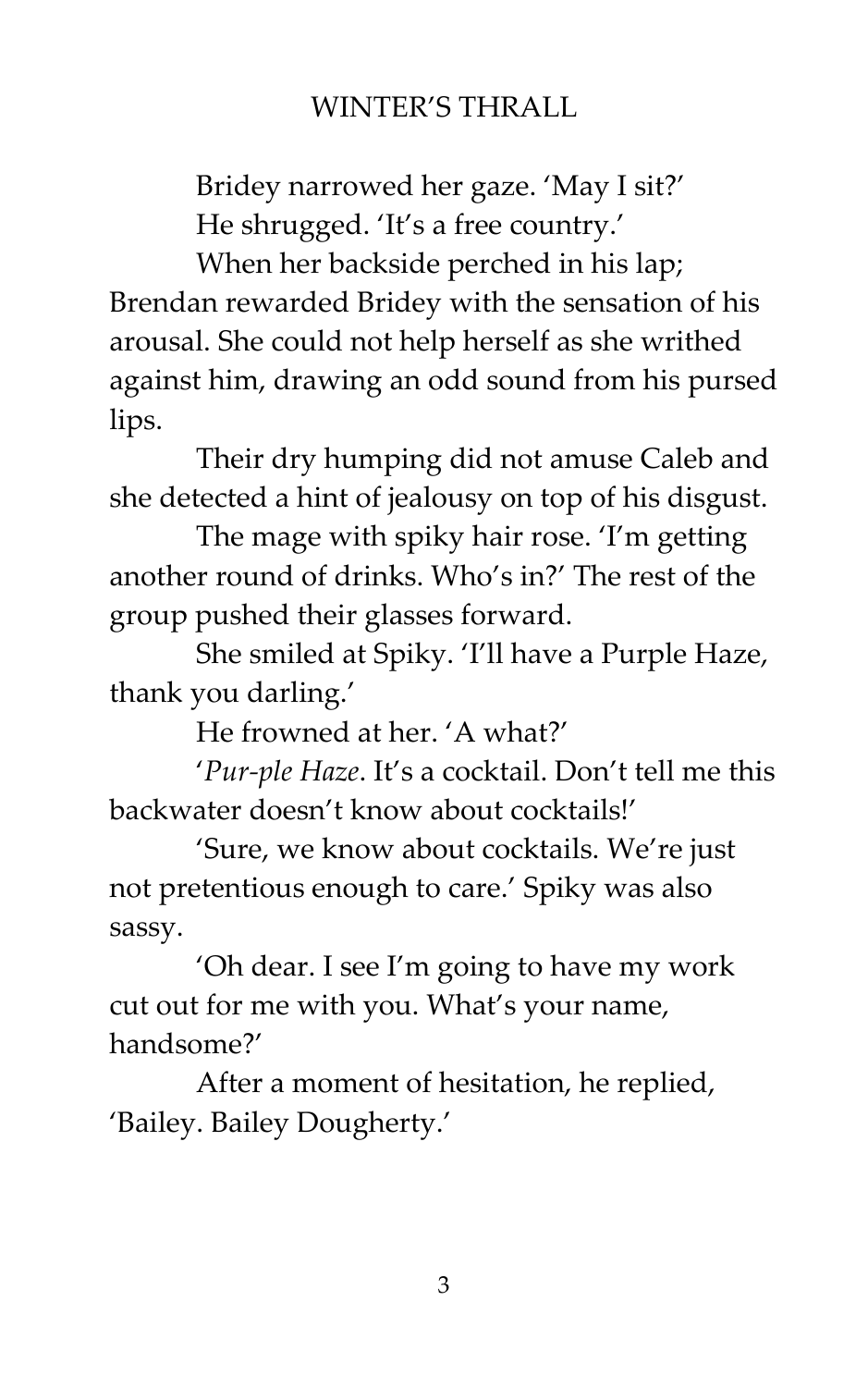Remembering the sign on the door, she gasped with delight. 'As in *the* Doughertys? Owners of this fine establishment?'

'Exactly. So, I suggest you show this *backwater* more respect if you don't want piss in your fancy-schmancy drink.' Bailey turned on his heels and strode off to the bar.

'Wow. What a gem.' Bridey turned back to her brother. 'So Caleb, who else do we have here?'

He introduced the rest of his friends.

Bridey noticed how most of the other guys at the table stared at her with hungry eyes, especially the orc and werepup. If she played her cards right, she could bank on a wild night without compulsion. Taking them willingly provided a more exciting challenge, although she'd settle for using her old tricks if necessary.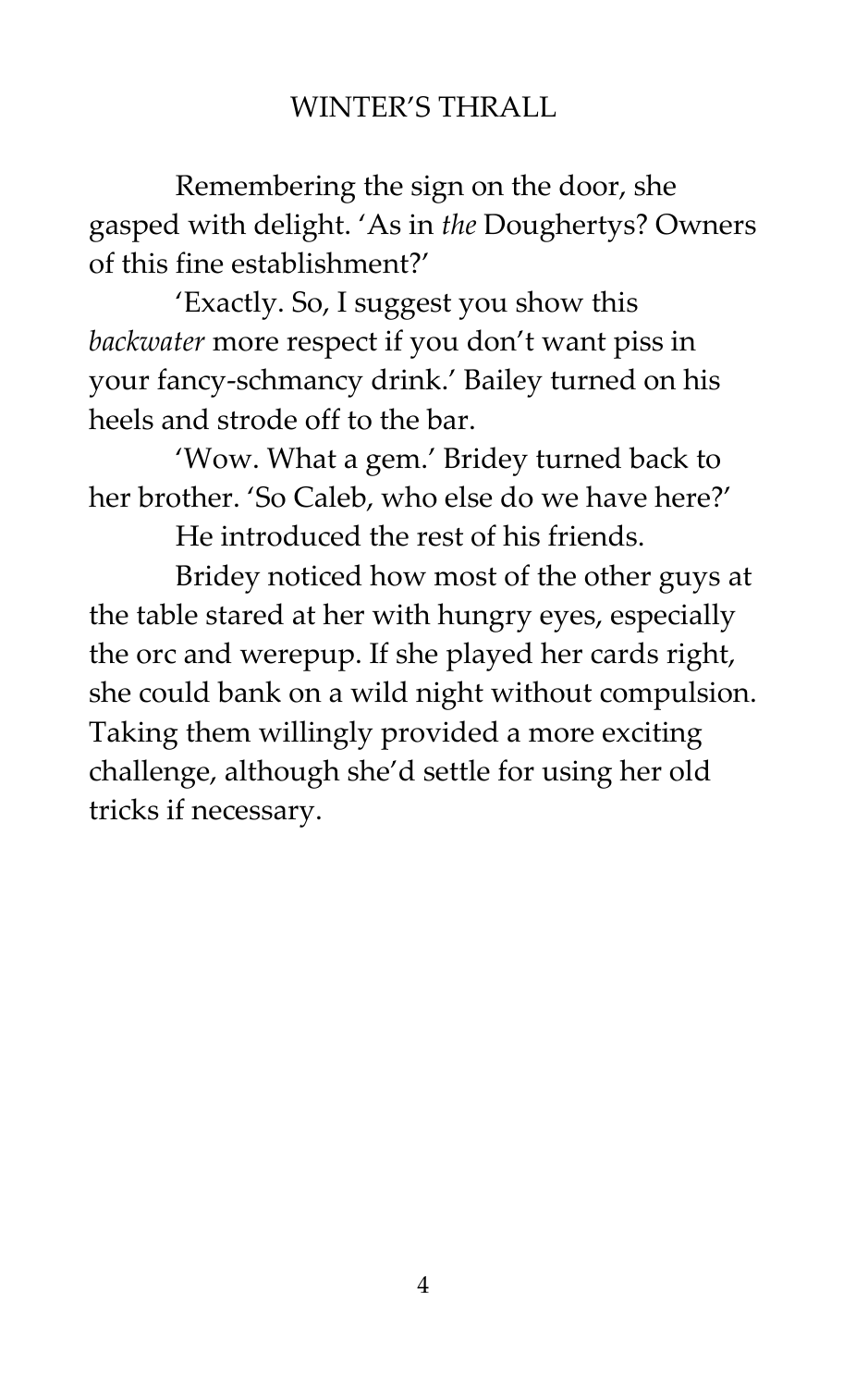### **Chapter One**

*Eleven weeks later: the day after Brendan sees Liam kiss Alannah. (This occurs prior to Alannah's showdown with Richard.)*

Brendan's eyes fluttered open and landed on the dark fae enchantress in bed beside him. 'Oh Shit!' He had several regrets in life, most of which involved Tinder. But looking upon Bridey's sleeping form hit him with a compunction which trumped the lot. In a moment of weakness, he had divorced his soulmate and sold himself into the service of a woman he despised.

Feeling the call of nature, he rose from the bed and froze when he discovered metal cuffs around his ankles, tethered to long chains. He bent over to inspect his bonds. 'Cold iron. Damnit!' The material blocked magic and the locked restraints held tight. Even if he could channel a useful mana source or tune into any ley lines, there would be no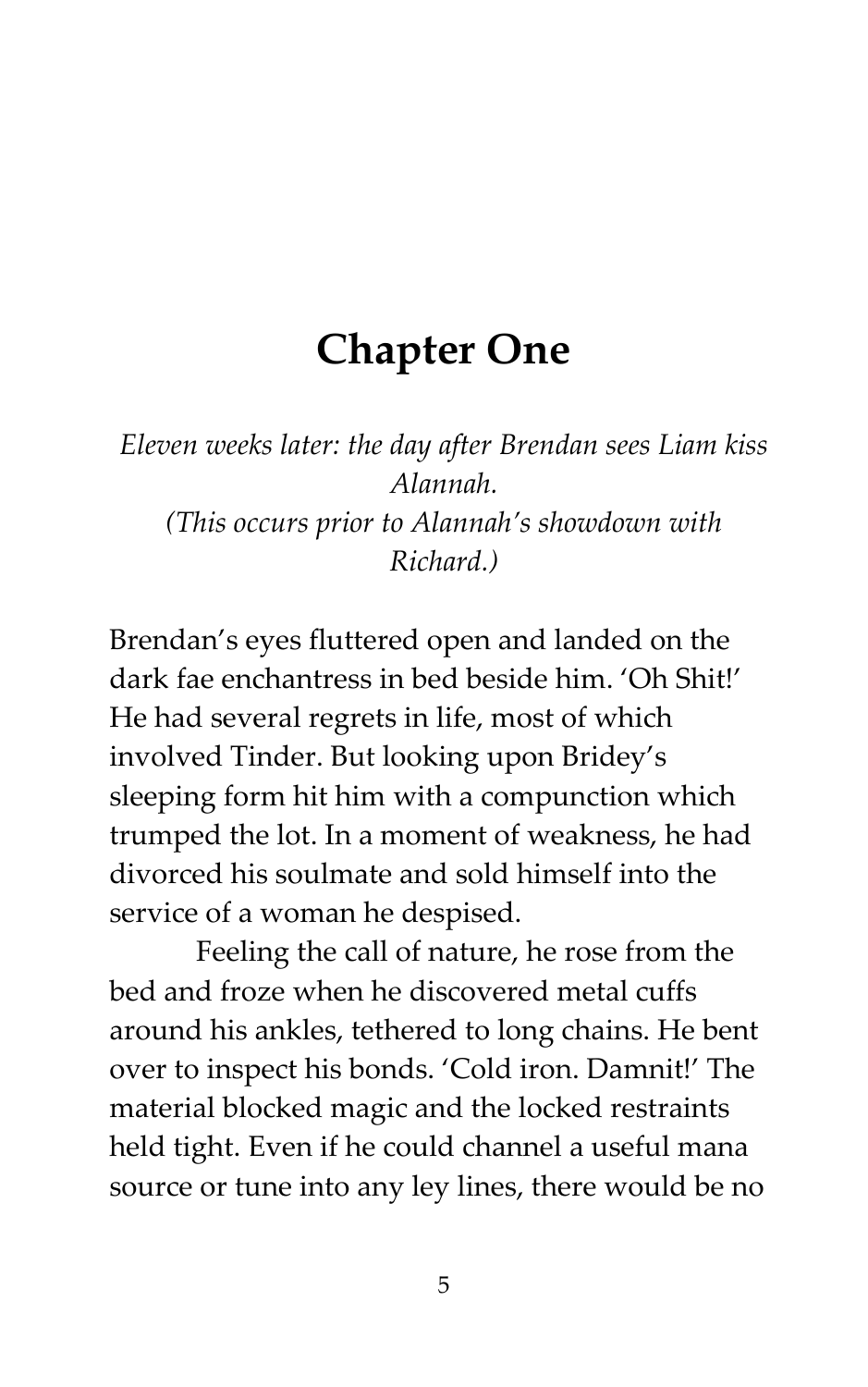escaping his shackles. At least the chains had enough length for him to reach the bathroom.

When he returned to the bedroom, Bridey or Lady Violet in business circles—sat up and gawked at him hungrily. 'Morning, handsome. How do you feel? Has the pain gone away?'

He glared at her. 'The physical pain has.'

'Excellent. I have fulfilled my end of the bargain, now let's discuss yours.' She held out a contract. 'I honestly thought you would've learned your lesson last time you signed one of these without reading the fine print.'

Snatching the page, Brendan stared in horror at his signature, a bloody autograph beneath seven clauses:

- 1. *The subject, Brendan Winters, has agreed to enter a period of sexual servitude in service of Lady Violet.*
- 2. *The agreed period for this contract is one full calendar year from the date of signing.*
- 3. *Sexual servitude requires complete submission to Lady Violet, who invokes the right to insist upon any sexual act she desires.*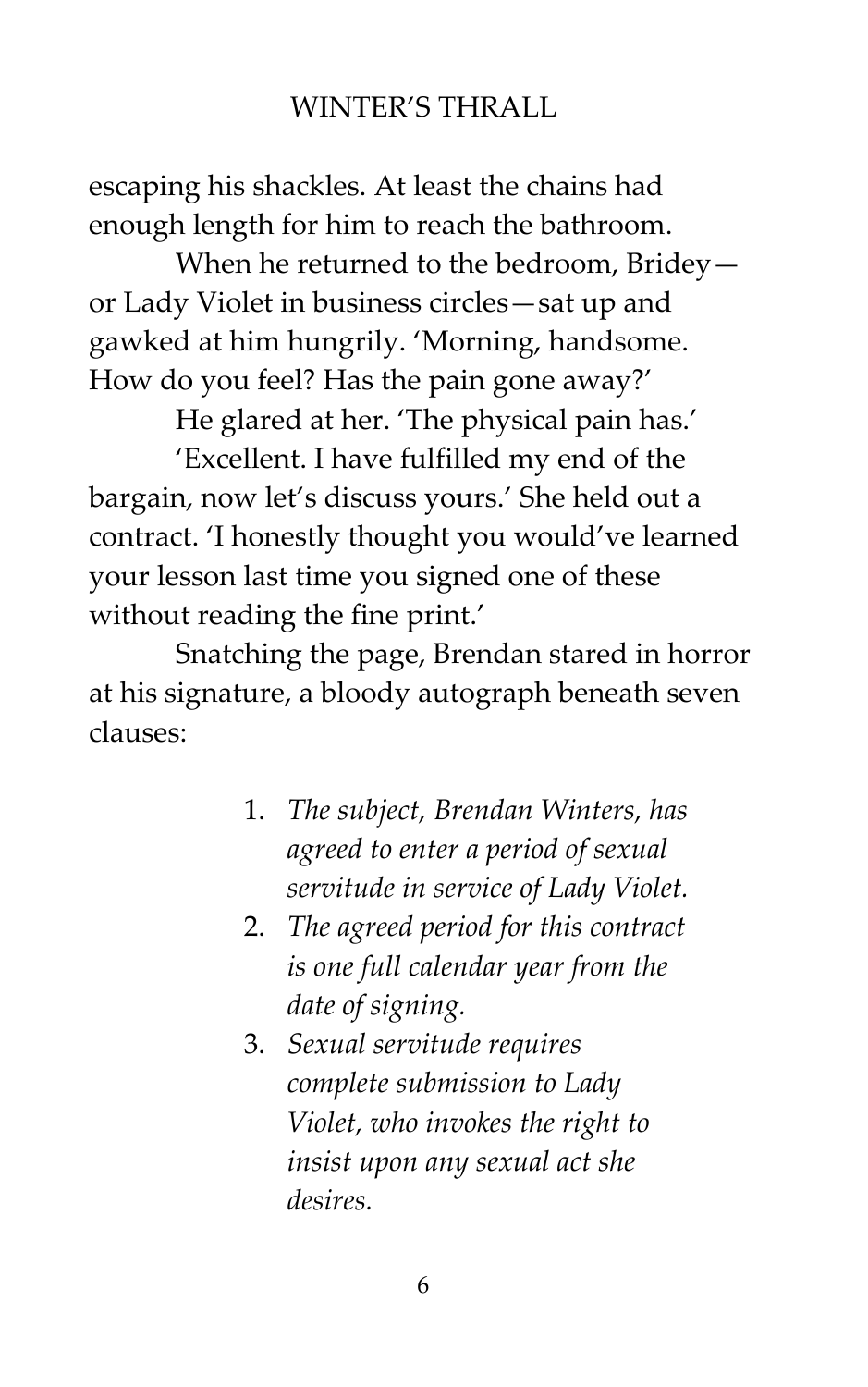- 4. *Failure to submit may lead to the use of compulsion or result in punishment within Lady Violet's dungeon.*
- 5. *The subject will dress and act according to Lady Violet's every whim and show due respect to all other members of her household.*
- 6. *The subject may not leave Lady Violet's residence during the period of servitude except under her express orders.*
- 7. *Attempts to escape will result in punishment within Lady Violet's dungeon and may risk the wellbeing of other members of the Winters Clan.*

*This is much worse than the Rhapsody production contract.* The chains rattled as he slumped down beside her and tugged at them. 'Are these necessary?'

'I could hardly have my latest acquisition running off in the middle of the night, could I? When you earn my trust, I will permit you to move freely through my home. They are a precaution until such time.'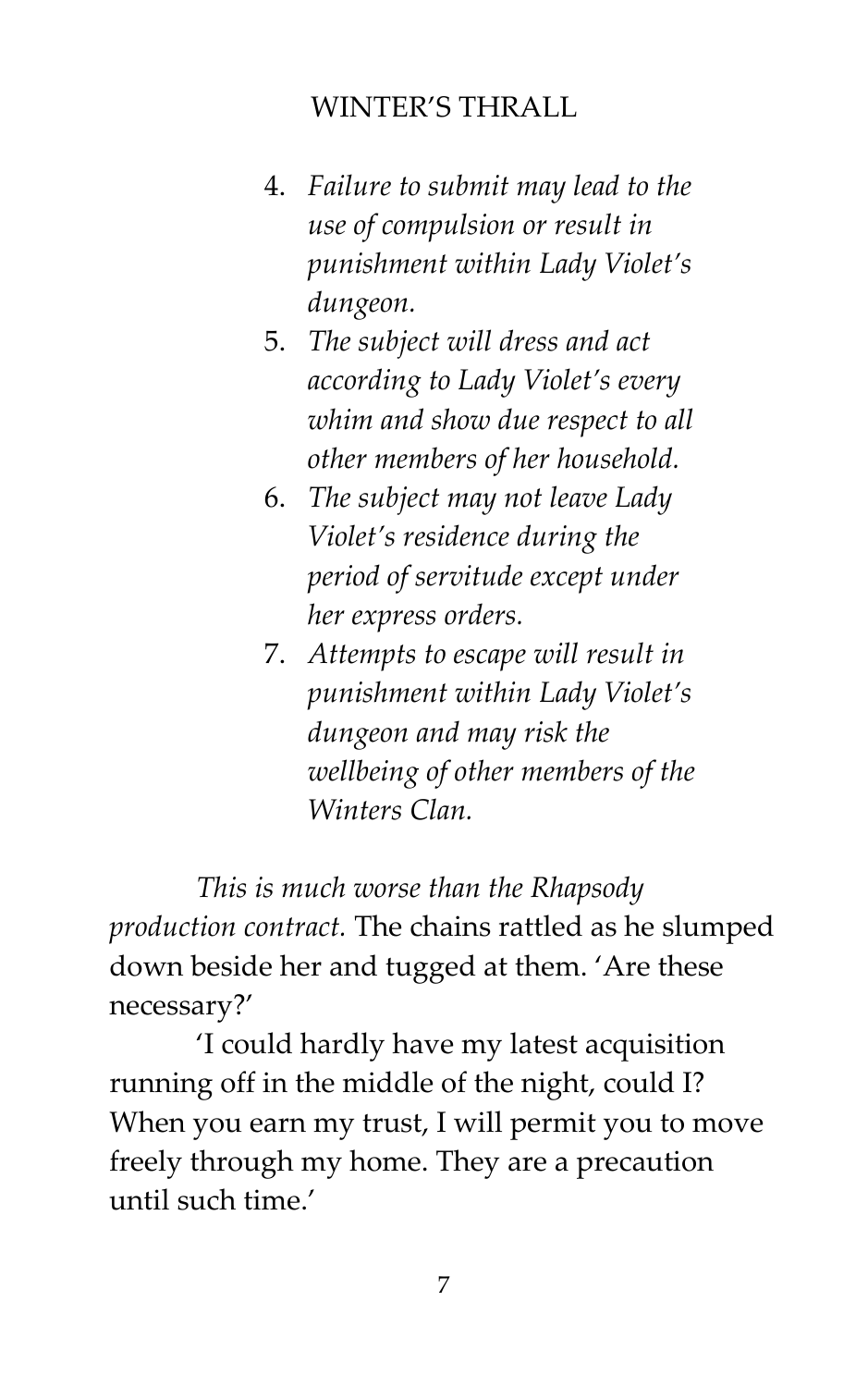Brendan groaned. 'How am I supposed to earn your trust?'

'By doing everything I ask and not making any escape attempts when I loosen your tethers.'

'Can I at least go home first and put my affairs in order?'

Lady Violet laughed maniacally. 'Do you think I am stupid, Brendan? I will send Caleb to deal with your apartment when the time is right. For the next twelve months, this is your home, sweetcakes. And when you do step outside, you will remain by my side. Is that clear?'

His last sliver of hope disintegrated as he looked at her with frosty, dead eyes. 'Perfectly.'

'Good. Now get yourself cleaned up. I expect to see you at breakfast in twenty minutes. Levi will collect you at the appointed time.' She strode across the room and left, not bothering to dress before stepping out.

After letting out the mother of all sighs, he pulled himself up and dragged his feet along the floor. Showering challenged him, with his chains tangling several times. He usually preferred to take his time bathing, allowing himself to relax, but it was an impossible task in his current state. So, he sprayed himself with scalding water and wrapped a towel around his torso.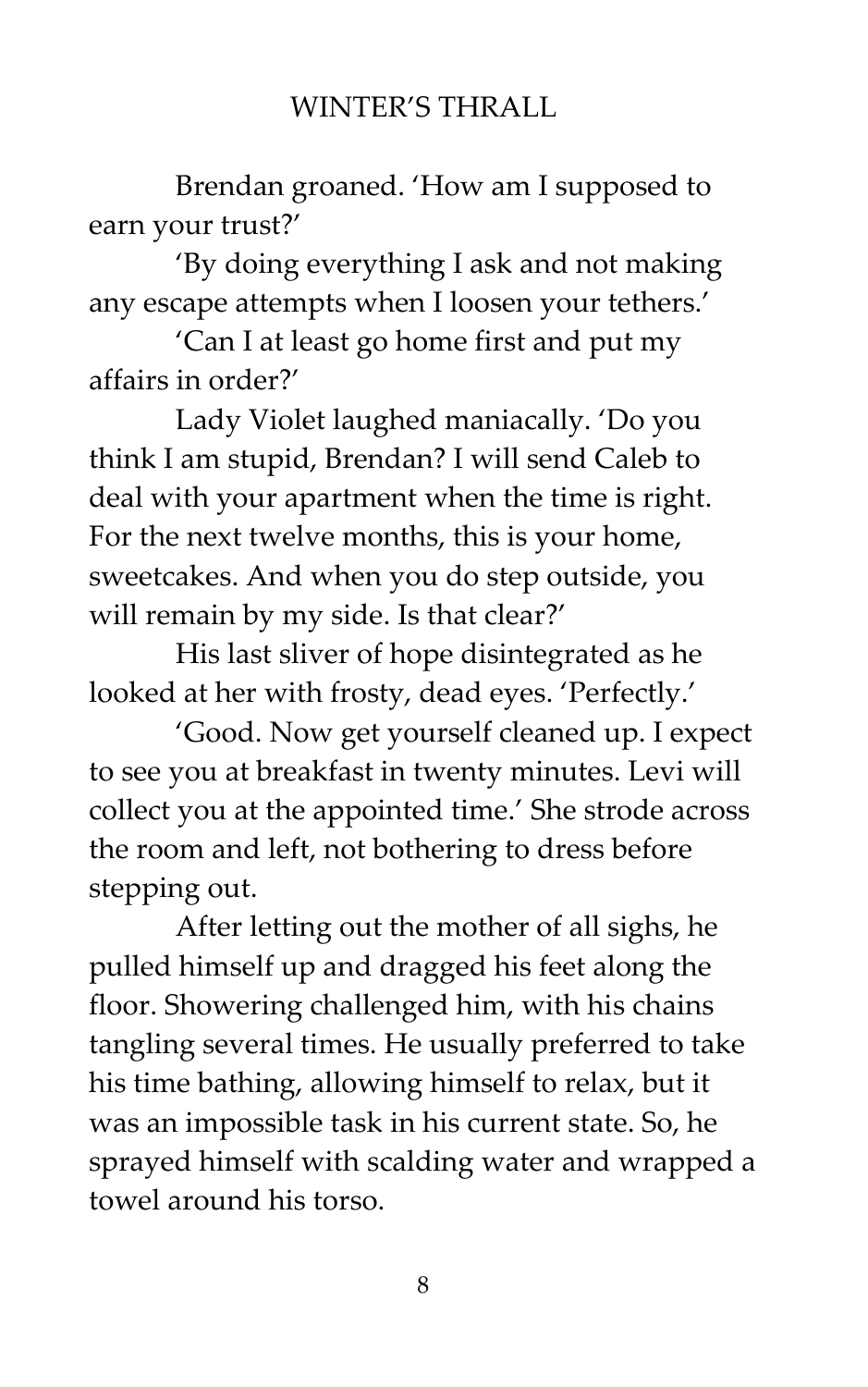Stepping out of the steam cloud, he found a shirtless guy waiting for him. By all appearances, he was a half-mage; tall and slim, although well-toned, with tanned skin and a small goatee. Aside from the spiked leather collar around his neck, he wore only a pair of faded, ripped jeans.

Brendan jumped. 'The fuck, man? You startled me.'

'Sorry. Brendan, is it?'

He nodded.

'I'm Levi. Lady Violet told me you were expecting me. Here are some clothes.' He dropped the pile of clean laundry on the bed. 'I hope they're an adequate fit. I have filled your drawers with much of the same. There are also some suits and special outfits hanging in the wardrobe, but you can only wear those upon Lady Violet's request.'

Glancing over the options, Brendan observed an assortment of jeans and leather pants. 'There are no underpants or tops here.'

'She only grants such luxuries when we escort her outside.'

Brendan gaped at him. 'For real?'

'Yes. Lady Violet likes to see as much of our bodies on display as possible and she wants us ready to service her at a moment's notice. We only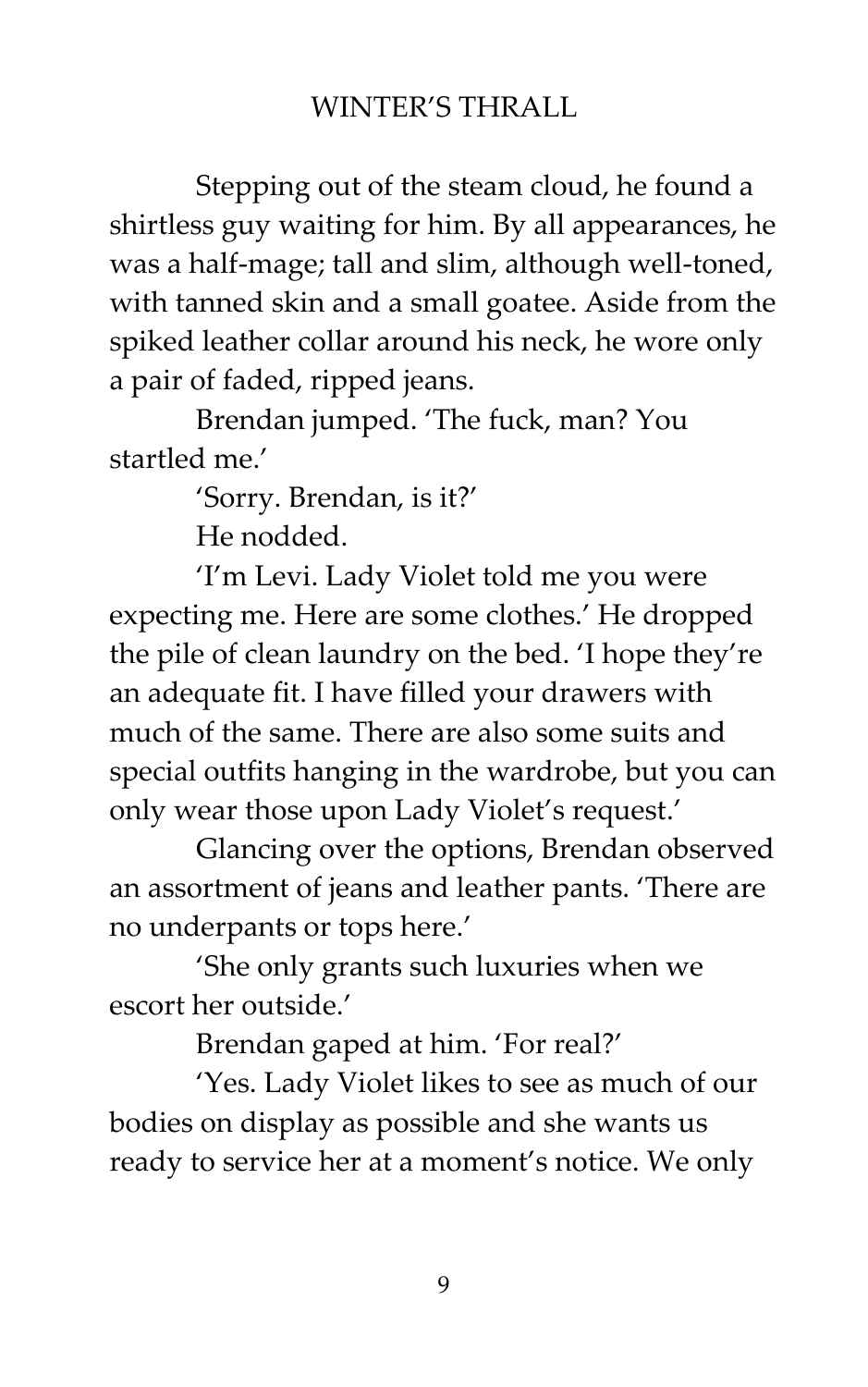get pants because of her more… conservative clientele.'

He noticed the bruises on Levi's torso. 'So, you're one of her sex slaves too?'

Levi winced. 'I prefer the term *submissive*, but yes, I am essentially a slave.'

Brendan began rubbing himself dry. 'How many of us are there?'

'She likes to keep our number at seven.'

He snorted. 'What? One for each night of the week?'

Levi laughed. 'If only. No, Lady Violet has a thing about the number seven being auspicious or some shit. But I think she also likes to have a variety of men to cater to each of her different tastes. You should expect her to call upon you several times a week… possibly more, given you're her new favourite.'

Throwing the towel aside, Brendan picked up a pair of black leather pants.

As he stood upright, Levi cast an appreciative eye over Brendan's naked body, lingering a while at the sight of his Prince Albert piercing. 'I can see why Lady Violet likes you.'

Brendan was no slouch when it came to his physique, and he knew his other assets were desirable. 'No offence man, but I'm not into dudes.'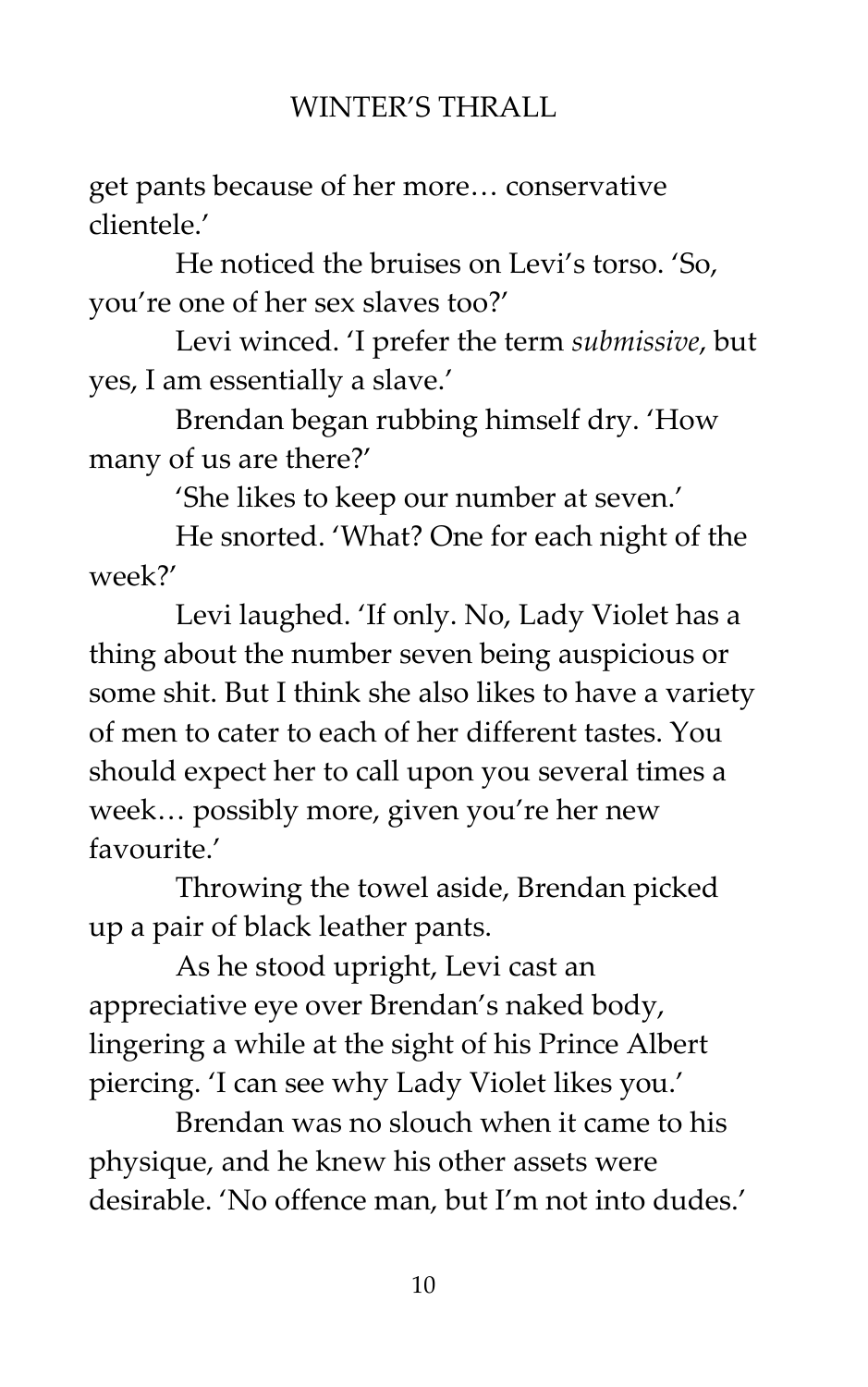'None taken, but you should know your sexual preference means nothing to Lady Violet. If she wants you to sleep with a man, you will do it if you know what's good for you.'

His eyes bugged out. 'What happens if I refuse?'

'One of two things: either she will compel you to do it, or she will beat you to within an inch of your life.'

Brendan gulped. 'Is that what happened to you?'

Levi smiled. 'No. I actually enjoy the way she marks my flesh.'

With a cocked brow, he shot Levi a dubious look. 'Really?'

'It may come as a surprise to you at this stage, but most of us have grown quite fond of Lady Violet. So, don't get any funny ideas about running off.' With a wave of his hand, Levi released the cuffs from Brendan's ankles. 'You will only need to wear these in your room.'

Brendan slid into the tight pants that clung to every ridge and valley of his sculpted legs, emphasising the bulge between them. *May as well look the part.*

'Excellent choice,' Levi nodded his approval. 'Those pants are sure to please Lady Violet. She also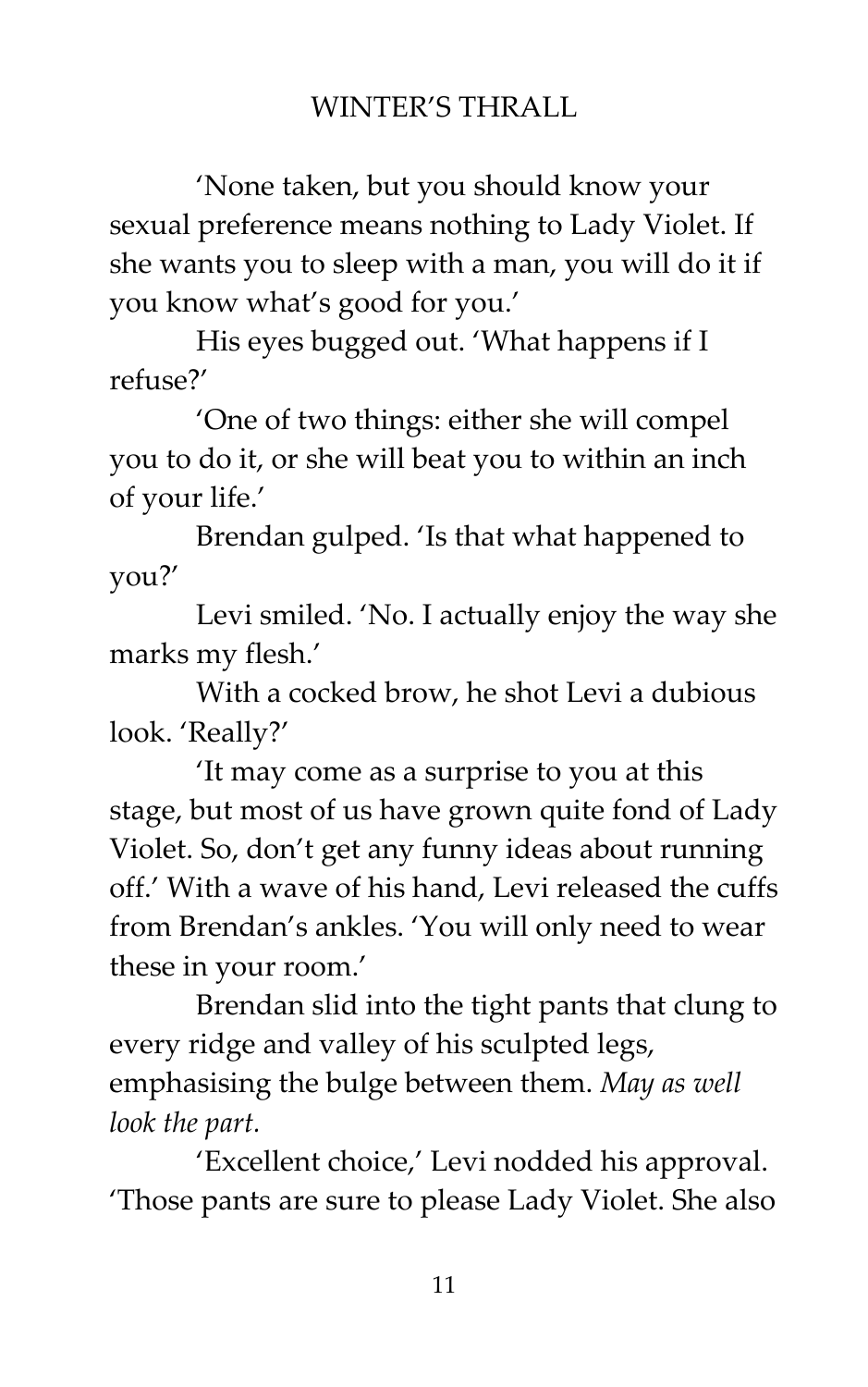insists you wear this.' He stepped forward and attached a collar resembling his own to Brendan's neck.

He brought a hand up to test the feel of the thing. The spikes were sharp, made of cold iron. Not enough to stop him channelling mana, but they would prevent him from magiporting.

'Come on, let's get some breakfast. We must not keep Lady Violet waiting.'



The moment Maurus Hawthorn walked into the dining room that morning, Caleb stiffened. He wasn't in the mood for one of his father's lectures. But when Dad planted his larger-than-life presence directly next to him, Caleb knew that's exactly what he was in for.

Maurus scowled at him. 'Put a shirt on, Son. You look like one of your sister's slaves.'

He snorted. 'I may as well be, with all the demands she makes of me'

His dad's fist clenched on the table. 'You ought to show her more respect. Bridey adores you.'

'She has a sick and extremely twisted way of showing it.'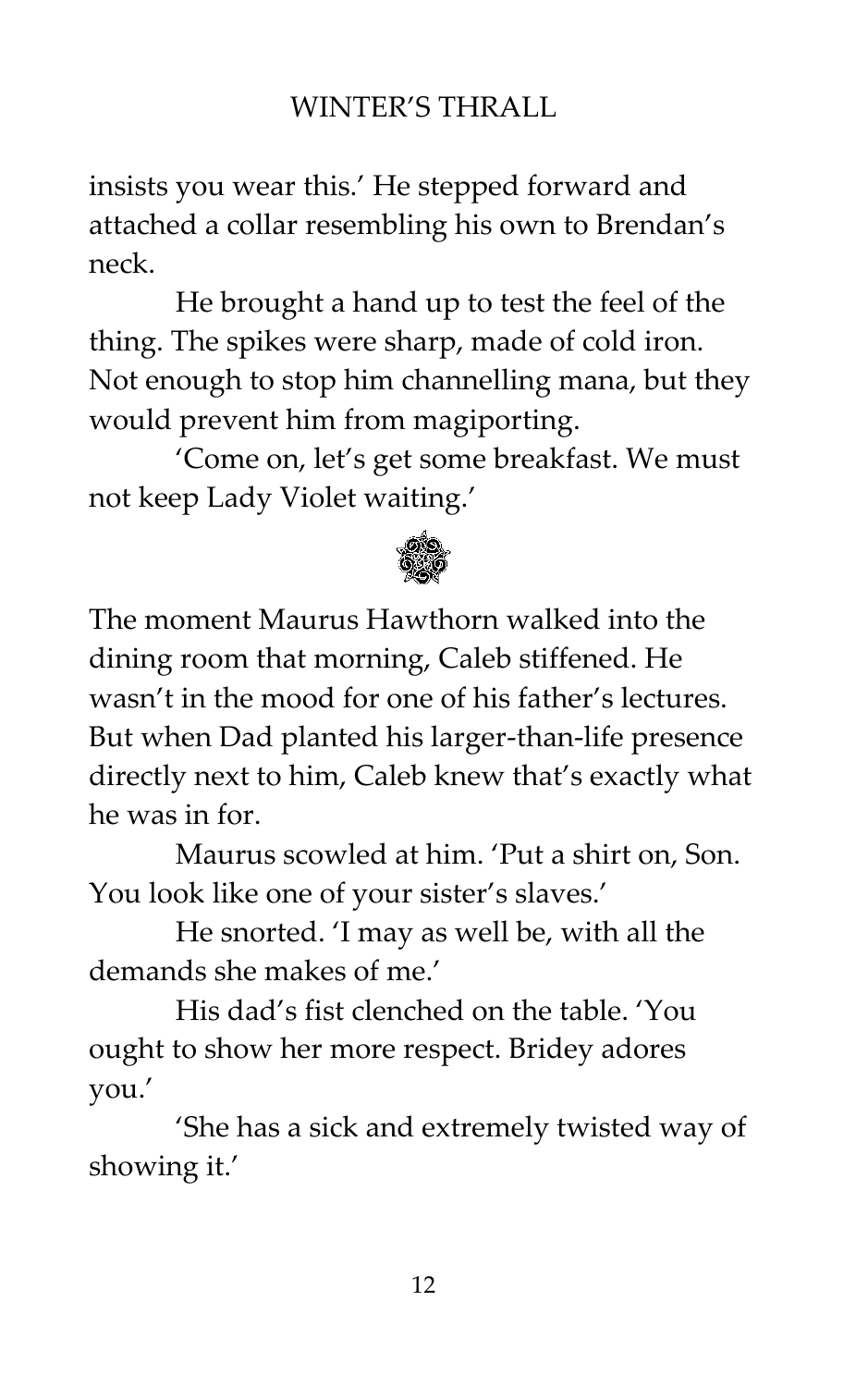As if on cue, the devil herself walked into the room and smiled the moment she spotted Maurus. 'Hi Daddy!' She ran into his arms, falling into his lap as they kissed.

*Ick!* Caleb still couldn't deal with the level of intimacy they shared. His whole family was all sorts of messed up.

Dressed in one of her many purple corsets and black miniskirts, Bridey moved across to Caleb and straddled him. 'Morning, sweetheart.' As her skirt hitched up, his sister's slick arousal soaked into his jeans and her mouth claimed his with the hunger of a starved lioness.

Caleb detested how remarkable her lips felt pressed against his, how sweet she tasted, and most of all, how much his cock responded to her. 'I didn't realise I was on the breakfast menu.'

Bridey dabbed his nose with one of her manicured fingertips. 'Caleb, dear, you are always on my menu.' She moved to her own chair to his left and watched as servants spread the actual food on the table.

'Have you started training yet?' Dad's gruff voice pulled Caleb's attention away from Bridey's huge breasts.

 $'$ No.'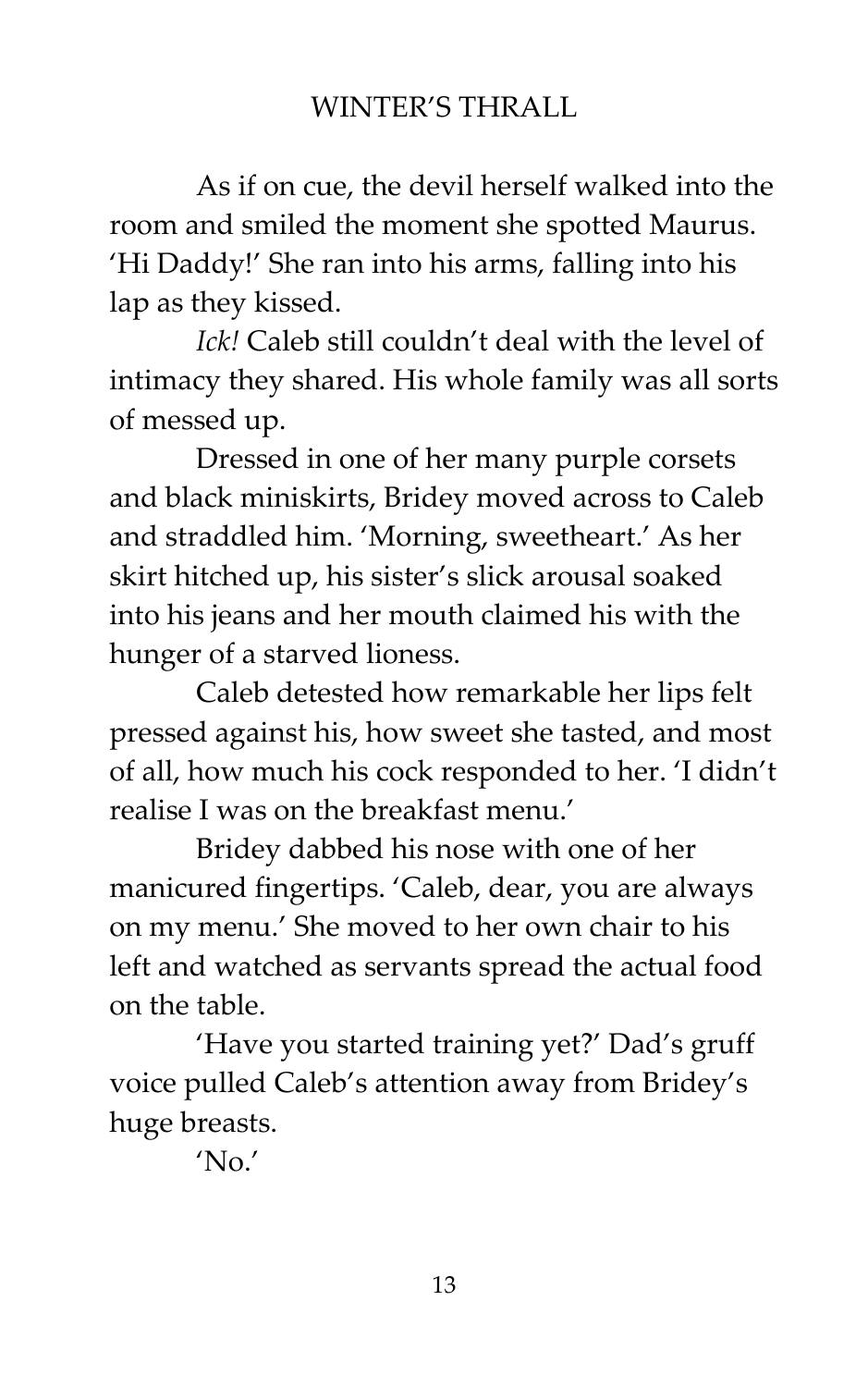Maurus growled. 'I've been patient with you, Son, because of what your mother did, but I'm done waiting. You could be a great necromancer, Caleb. It's about time you lived up to your potential.'

'Not gonna happen. I don't wanna go dark.'

His dad chuckled. 'I've got news for you, my boy: your soul is already damned. You may as well embrace it.' Then all signs of humour fled. 'It's time to man up and start pulling your weight in this family. You have two options: either join my business or Bridey's.'

Caleb hated the idea of working for his father. From what he'd gathered, it was more of a cult than a company: one practising some of the darkest magic known to mage kind. It made Bridey's life of crime look like a teddy bear's picnic. 'Fine. I'll join the Dark Syndicate.'

Bridey gasped and clapped her hands together. 'Oh Caleb, do you honestly mean it?'

He looked at her and nodded.

She pulled him into a firm embrace. 'I love you so much! I can't wait to work together.'

A young woman in a skimpy French maid costume announced, 'Breakfast is ready.'

Bridey pulled out of Caleb's arms. 'Thank you, Isabelle. The seven may enter.'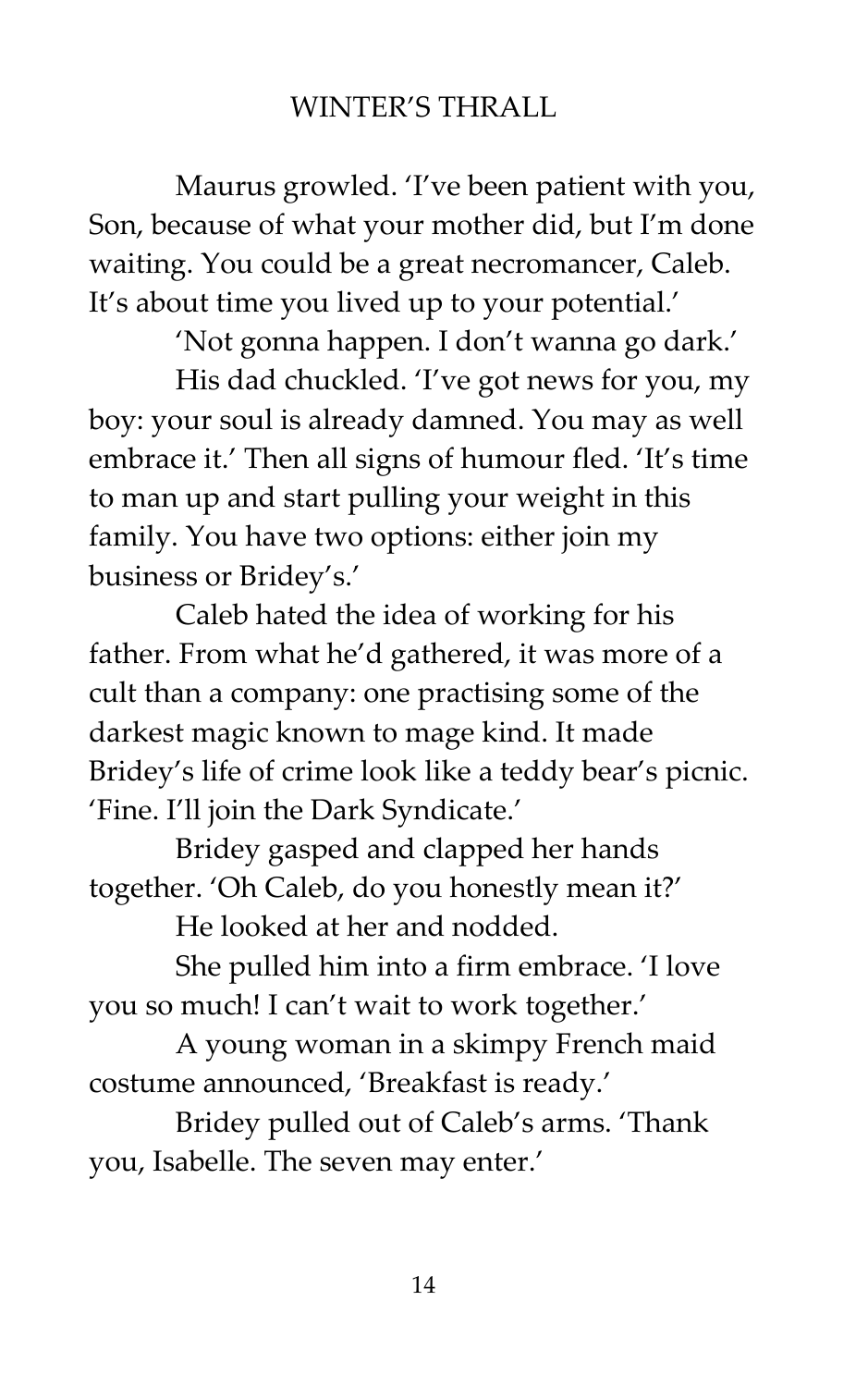The maid bowed, turned, and opened the door for Bridey's harem.

Caleb had been dreading this moment since the previous night.

As soon as Brendan entered—head lowered, as expected of a slave—Caleb observed how Bridey's eyes lit up. Her reaction didn't surprise him either. He had never seen a man pull off tight leather pants so well. The bastard even rocked the slave collar better than anyone else. Ironically, the whole outfit on Brendan's imposing frame made him look more Dominant than submissive.

Maurus erupted from his seat. 'Are you insane, Bridey?'

Having thought as much for ages, Caleb couldn't help the snigger.

Her jaw dropped open. 'What's wrong, Daddy?'

Dad thrust a hand toward Brendan. 'This. Him! Surely you realise your latest catch is a pure mage. Don't you think the Council will notice he's missing?'

Bridey moved across the room and encircled the shoulders of her latest prize with her arm. 'Don't be silly. Brendan here came to me willingly. Didn't you handsome?'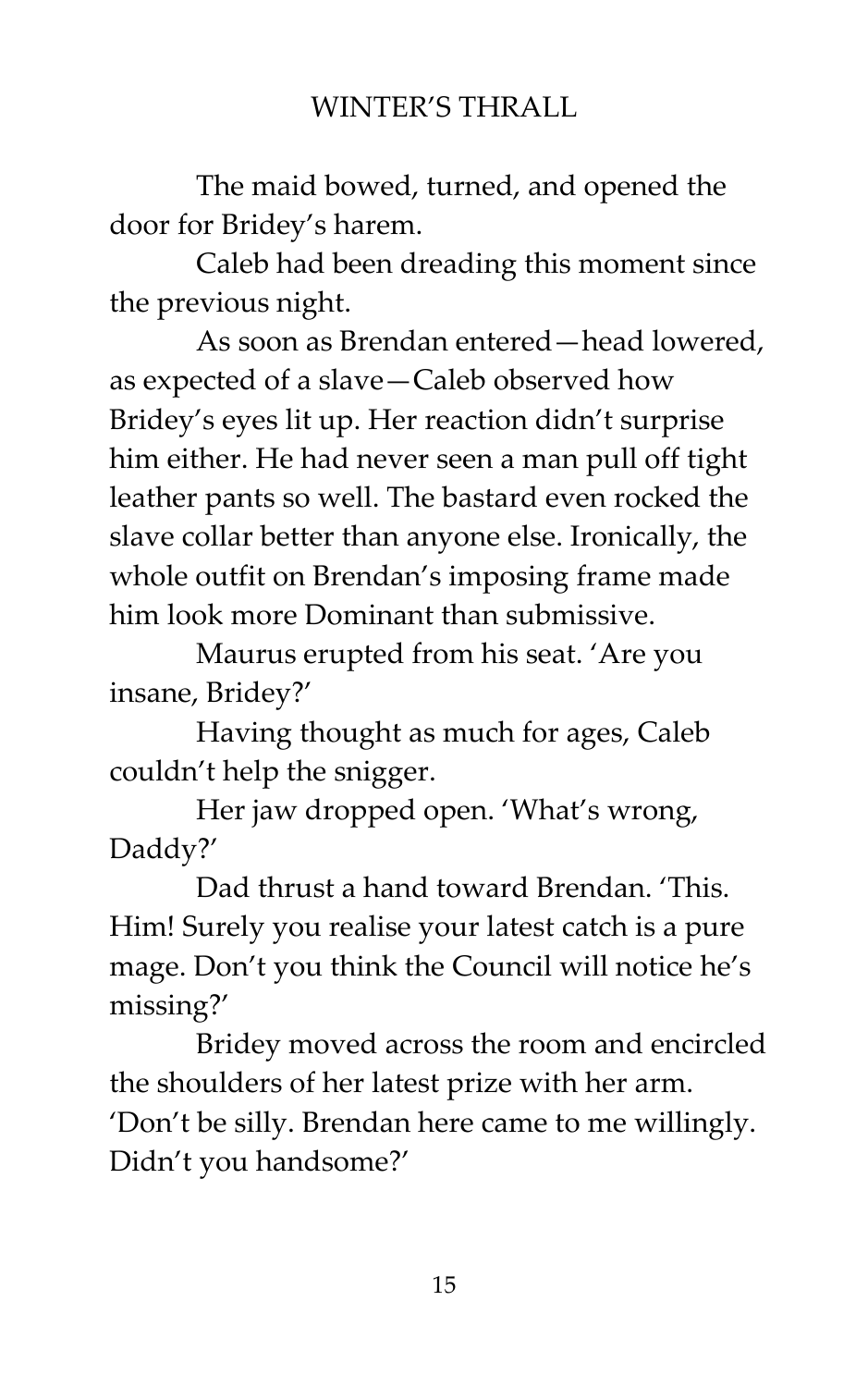Brendan's gaze lifted and immediately fell upon Caleb. 'Yes, Madame.'

Pure delight registered in her expression.

Maurus shook his head. 'He must be a spy. You cannot trust him, sweetheart.'

'He is not just any pure mage. We have history. Brendan, honey, this is my dad, Maurus. Please explain the situation to him.'

Stepping forward, Brendan offered his hand to their unimpressed father, who shook it reluctantly. 'It's a pleasure to meet you, Sir. Your daughter refers to my involvement with the Dark Syndicate. I was the original source of Rhapsody.'

Caleb almost choked on his coffee. This was news to him. He hadn't realised all those previous visits had been business calls. After Bridey told him about the time she'd fucked Brendan, Caleb had assumed a more sexual relationship existed between them.

Maurus narrowed his eyes on Brendan. 'Let me see your aura.' A moment later he grinned. 'Well, I'll be damned a second time. A bloodline mage with balls enough to dabble in the dark arts.' He glared at Caleb. 'Yet my own son, born with a tainted soul, won't even practise a modicum of necromancy.'

*Christ! Even my old man prefers Brendo.*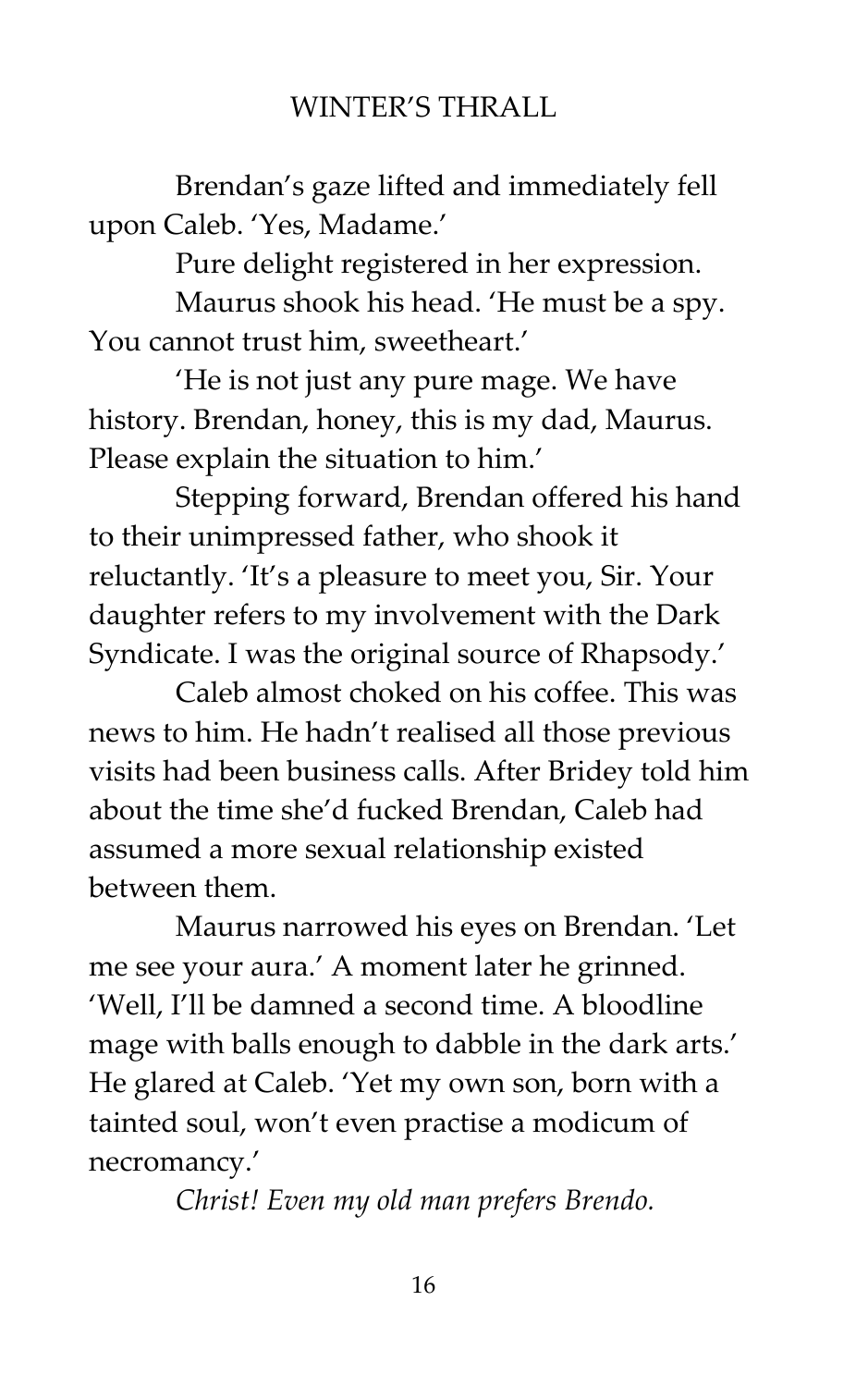Dad turned his attention back to Brendan. 'What clan are you from, son?'

'The Winters clan, Sir.'

'No shit? You're *the* Brendan Winters?'

Caleb rolled his eyes. *Trust a fellow womaniser with a track record more infamous than Dad's own to impress him.*

Maurus clapped a firm hand on Brendan's back which didn't even make him flinch. 'So, it took a minx like my baby girl to reel you in, huh?'

'Ha! You are precious, Daddy. I wasn't the woman who stole his heart, but I do get the honours of mending it after the bitch went and broke it.' Bridey took Brendan's hand and kissed it.

'Is this true?' Maurus asked Brendan.

'Yes, Sir. Alannah, my soul mate, betrayed me. Lady Violet severed the link for me.'

Caleb had seen and heard as much when Brendan's miserable arse came crawling back to Bridey. He couldn't believe Alannah would do such a thing, but Brendan had seen it with his own eyes.

The old man offered him a nod. 'Women can be vicious creatures. I've had my fair share of heartache too, son. But stick with my girl here and she'll treat ya right.'

Bile rose in Caleb's throat because Dad knew shit about women. Mum leaving was his fault. Dad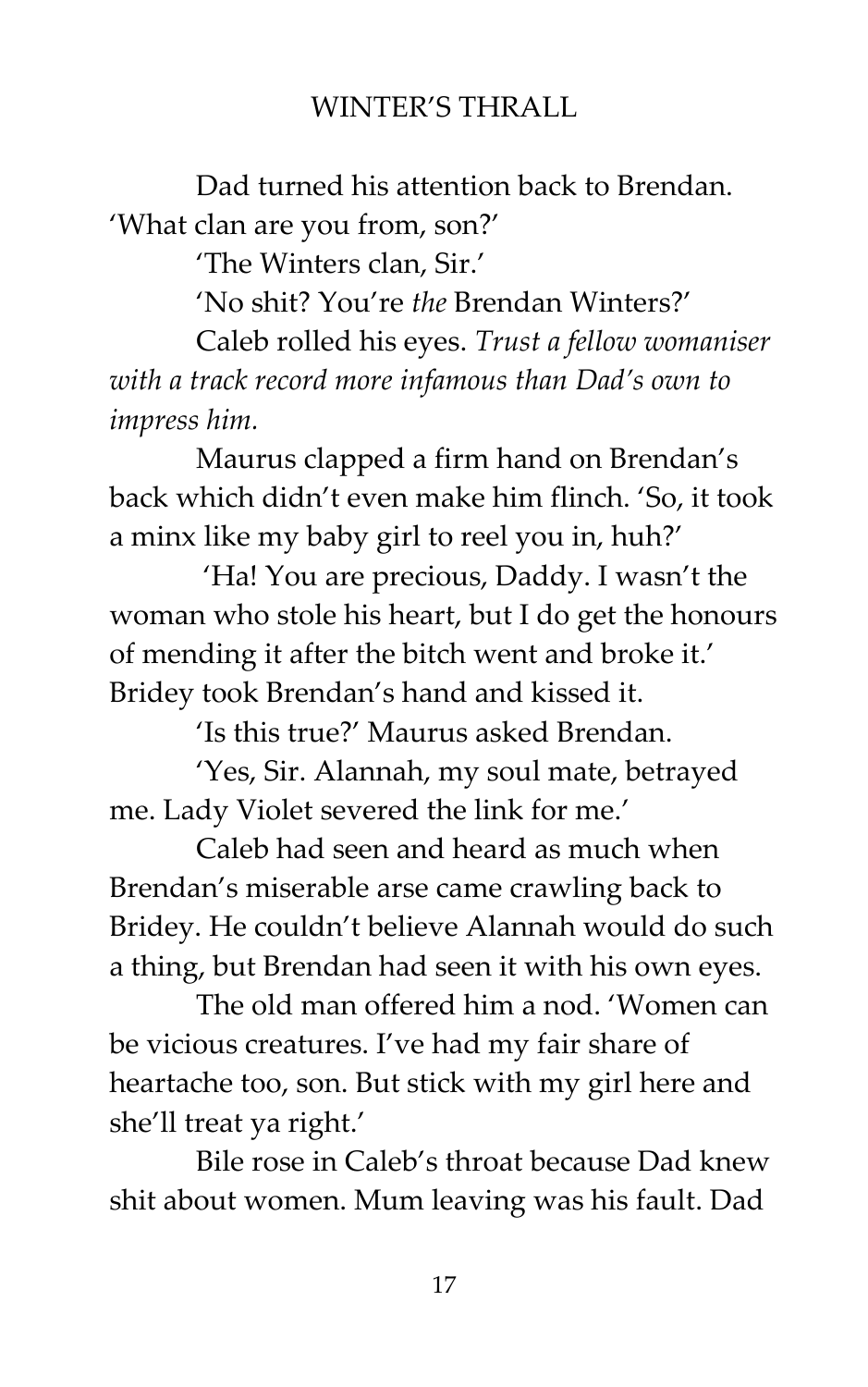had corrupted Caleb's sweet sister and turned her into the monster who, in turn, took Caleb's innocence. Mum was only trying to protect him.

'Yes, Sir,' Brendan replied.

Caleb missed the flippant Brendan he once knew. *Is this all an act of compliance to protect himself from Bridey's wrath, or has Alannah majorly damaged him?*



Everything about Maurus Hawthorn sickened Brendan. Knowing this man's history did not help, but even if it had been a true first impression, there would be nothing to recommend Maurus. The long black hair—moustache and beard—along with the biker tattoo sleeves all added to the sicko sleaze vibe. But his aura spoke extensively for him: a pure black soul covered in a thick layer of lust pulsing brightly every time he looked at his daughter. It went some way in explaining Bridey turning out the way she had.

Brendan could clearly see Caleb's hatred for his father, but the jealousy oozing from him was a mystery. *Did Bridey stick her claws into Caleb that deep?*

'Come on, handsome, I'd like to sit with you for breakfast.' Bridey tugged on his hand, pulling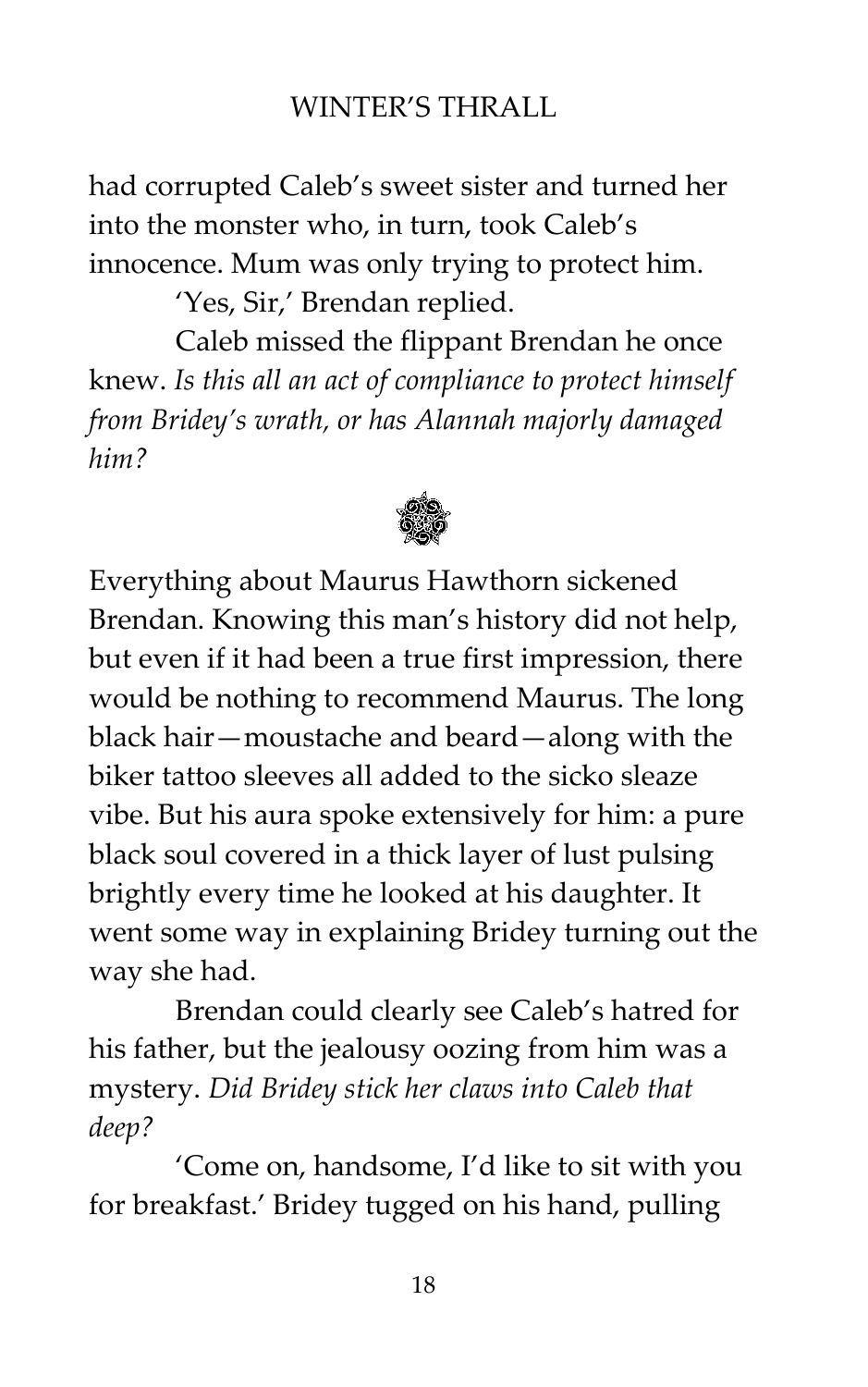him onto a chair. Of course, her idea of 'sit with' meant making a seat of Brendan's lap.

His famished stomach groaned at the sight of the feast laid out on the table. He wondered how he would actually eat with a fae enchantress perched atop him. Fear prickled across his skin as he glanced at the other slaves who took positions on the floor around her feet. They were all skinny men, with pale complexions and hair that varied in length from medium to long. Brendan could see how he fitted the aesthetic, although his muscular build stood out like a tall poppy. *Does she starve these guys? Will I wither away too?*

With a heeled boot pressed into Levi's back, Bridey leaned over the table and filled her plate with an assortment of fruits and pastries. Once she had served herself, Caleb and Maurus followed suit.

After throwing a few scraps to the floor for the other guys to fight over, Bridey turned to straddle Brendan. 'Don't worry, handsome. You will all get a chance to eat the leftovers once I have finished. She handed him her plate. 'Feed me.'

His eyes widened with shock, but he smacked the metaphorical mask back on his face, remembering what Levi had told him. 'Yes, Madame.' Brendan took the dish and broke the food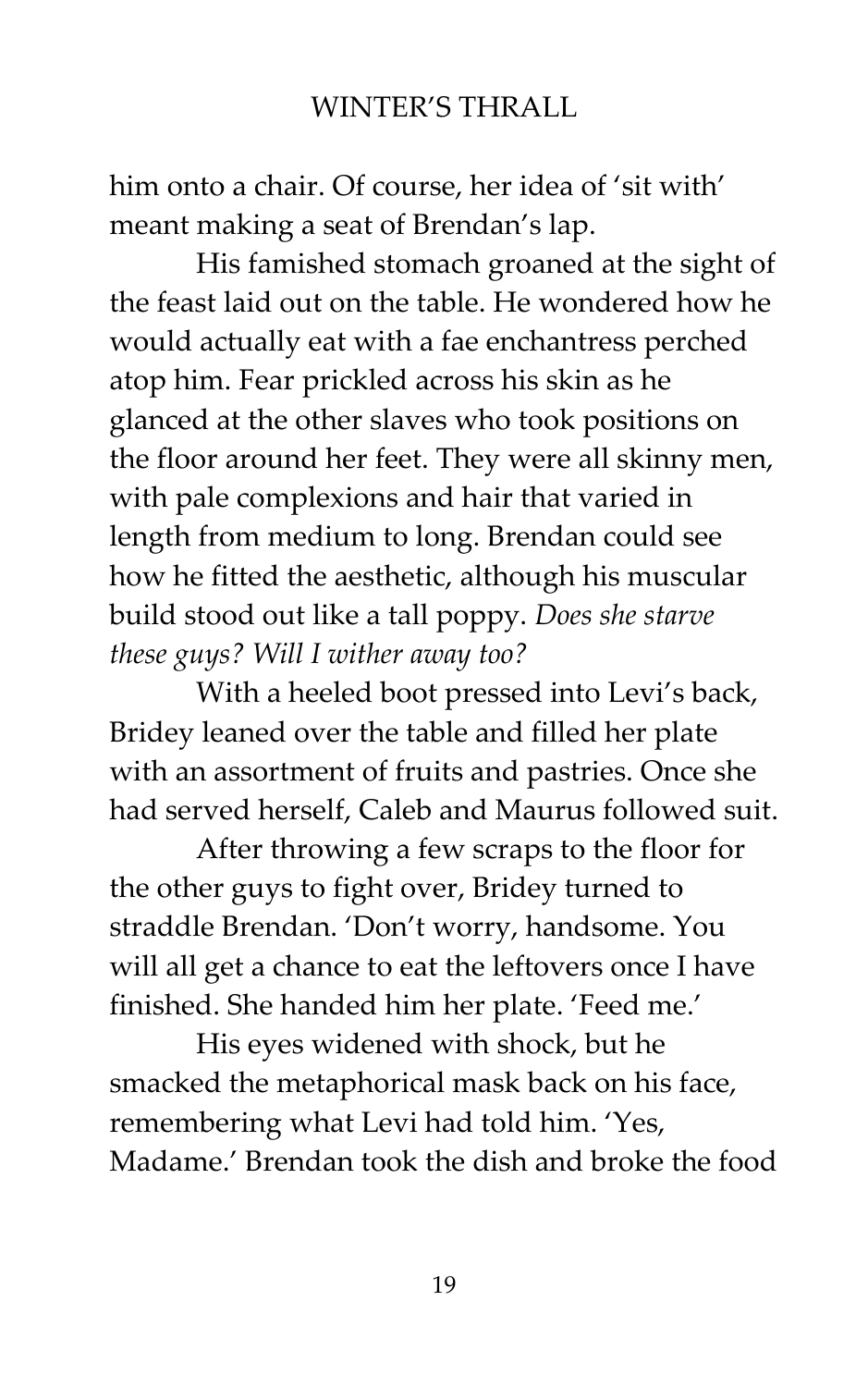into smaller chunks. He brought a piece of croissant to her lips.

She grazed his fingers with her teeth as she took the pastry into her mouth. The gesture was too damn hot, and he felt himself slipping. As soon as she had swallowed her mouthful, Bridey sucked on his fingers with a lascivious gaze piercing the last of his composure.

'Fuck!' He exhaled the muttered curse.

Bridey beamed as she ground against his hardening cock. 'Later, handsome.' She opened her mouth for another bite. Brendan continued to oblige, and as he lifted a grape, she flashed him a wicked grin. 'I want to take those from your teeth.'

*Oh hell!* It amazed him how this woman could turn something as simple as breakfast into an act of foreplay. Gripping the fruit between his teeth, he braced himself for the contact. But nothing could have prepared him for the heat of her lips as they pressed against his. Memories of their first night together flooded his mind. Her kisses were still among the most erotic he had ever experienced. Logically, he knew she achieved this through her magical attunement to his senses and emotions, pulling the same tricks he often used to enhance the experience; but his body still responded favourably to her touch.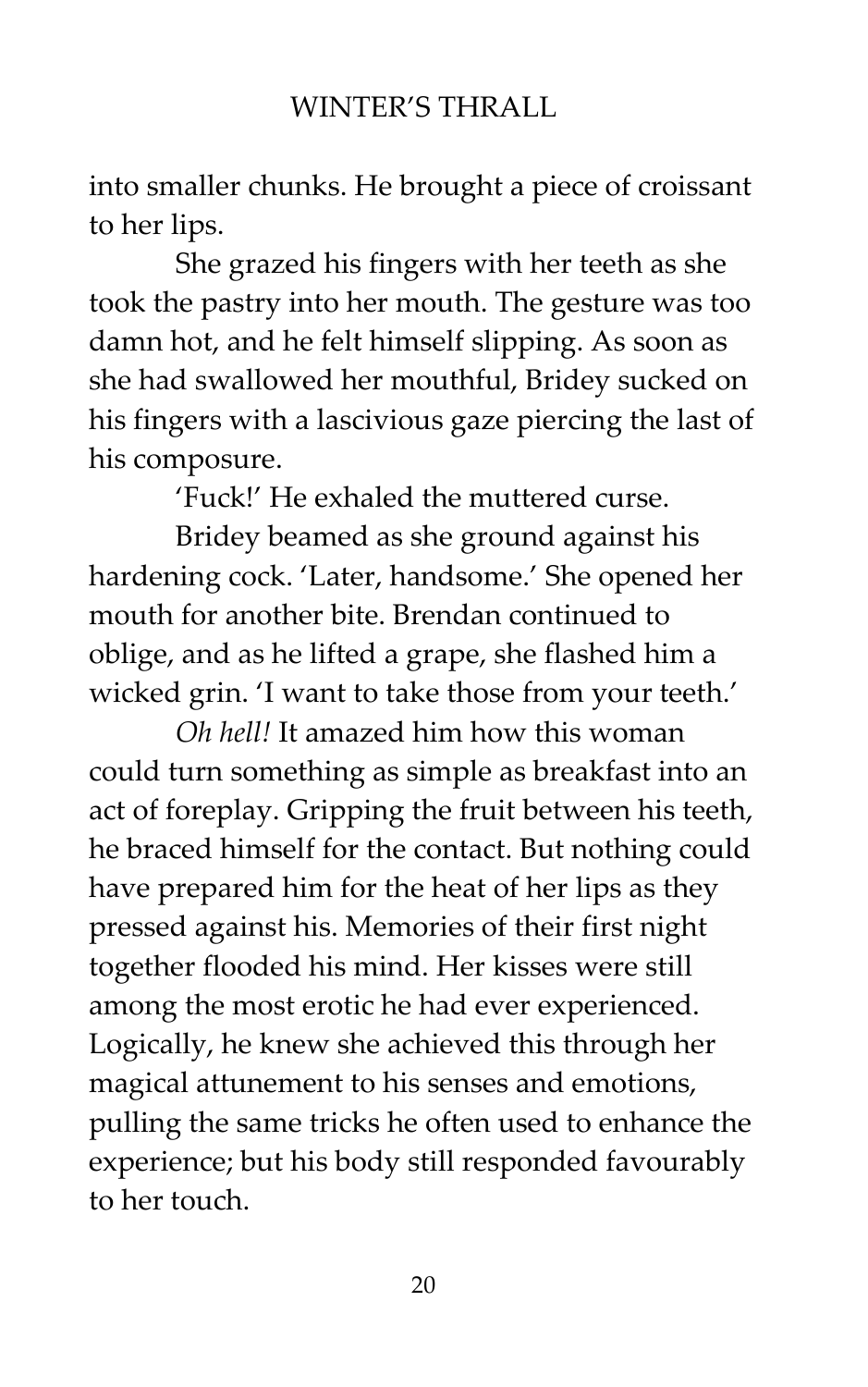'Mm, delicious.' She licked her lips and eyed the plate to indicate she wanted more.

This time, she bit into the grape with her lips pressed against his, letting the juices explode into his mouth. It was the sweetest torture to have his stomach grumble while the rest of his body cried out for more of what Bridey could offer. Yet his mind and soul wanted none of it. He could not have been more conflicted if he was Parliament.

A sudden commotion broke the spell between them, and the maid appeared at their side. 'Sorry to interrupt, Madame, but Lady Scarlett is here to see you.'

Bridey tensed and swivelled around to face the girl. 'Thank you, Isabelle. Let her in.'

'Yes, Madame.'

When Isabelle stepped aside, Tara burst into the room like a storm cloud. As soon as she spotted Brendan her eyes flashed with lightning, and she unleashed her fury on Bridey. '*You stupid girl!* I warned you to keep your hands off him. Do you have any idea what you have done?'

Bridey scoffed. 'I'm sorry, Madame, but I'm not the one who broke his heart. Your precious Alannah did that without my help. No offence, but I still don't get what you see in the girl.' She leaned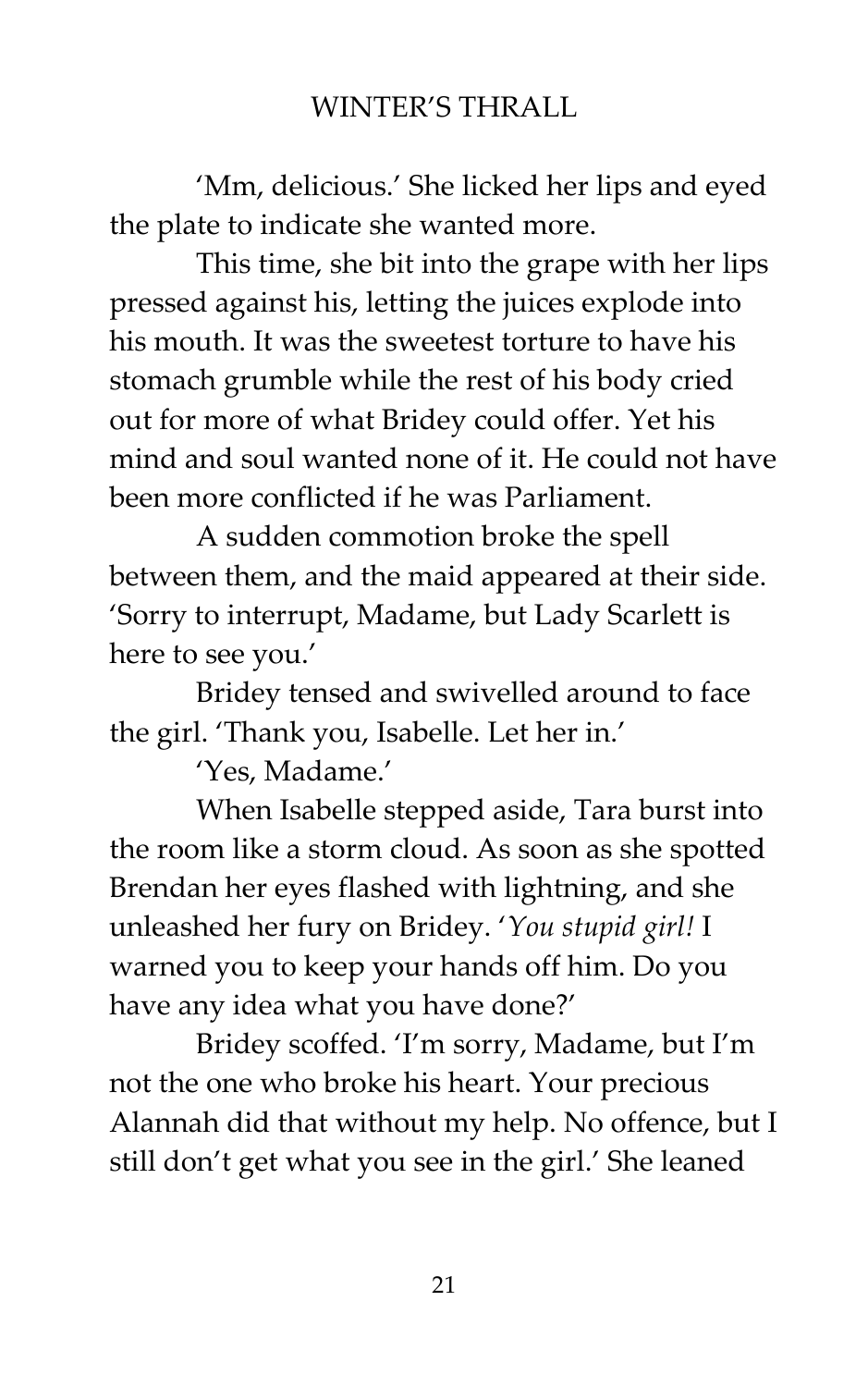into him and rubbed his bare chest. 'Brendan, on the other hand… I can definitely see his potential.'

Eyeing him, Tara spoke to Brendan telepathically, '*Does she speak the truth about Alannah?*'

He opened his mind to his grandmother, letting her see for herself as he replayed the memory of Alannah leaping into Liam's lap and kissing him. The recollection emotionally traumatised him, but at least the physical pain he had felt as their souls separated had dissipated. Bridey's ritual had successfully severed their link.

Tara's wide eyes betrayed her surprise. 'Is there some way you misread the situation?' she asked aloud. 'Alannah has the entire Council looking for you, Brendan. She is worried about you. When I sensed you here, I assumed my misguided *employee* was holding you against your will.'

More doubts plagued his mind. *Why does Alannah care about me? What am I missing?*

'Shit!' Maurus cut in. 'See, sweetheart, this is why I warned you to stay away from the bloodline mages.'

'Relax, Daddy. Brendan wants to remain hidden, don't you, my dear?' Bridey's nails dug into his thigh as she smiled at him sweetly.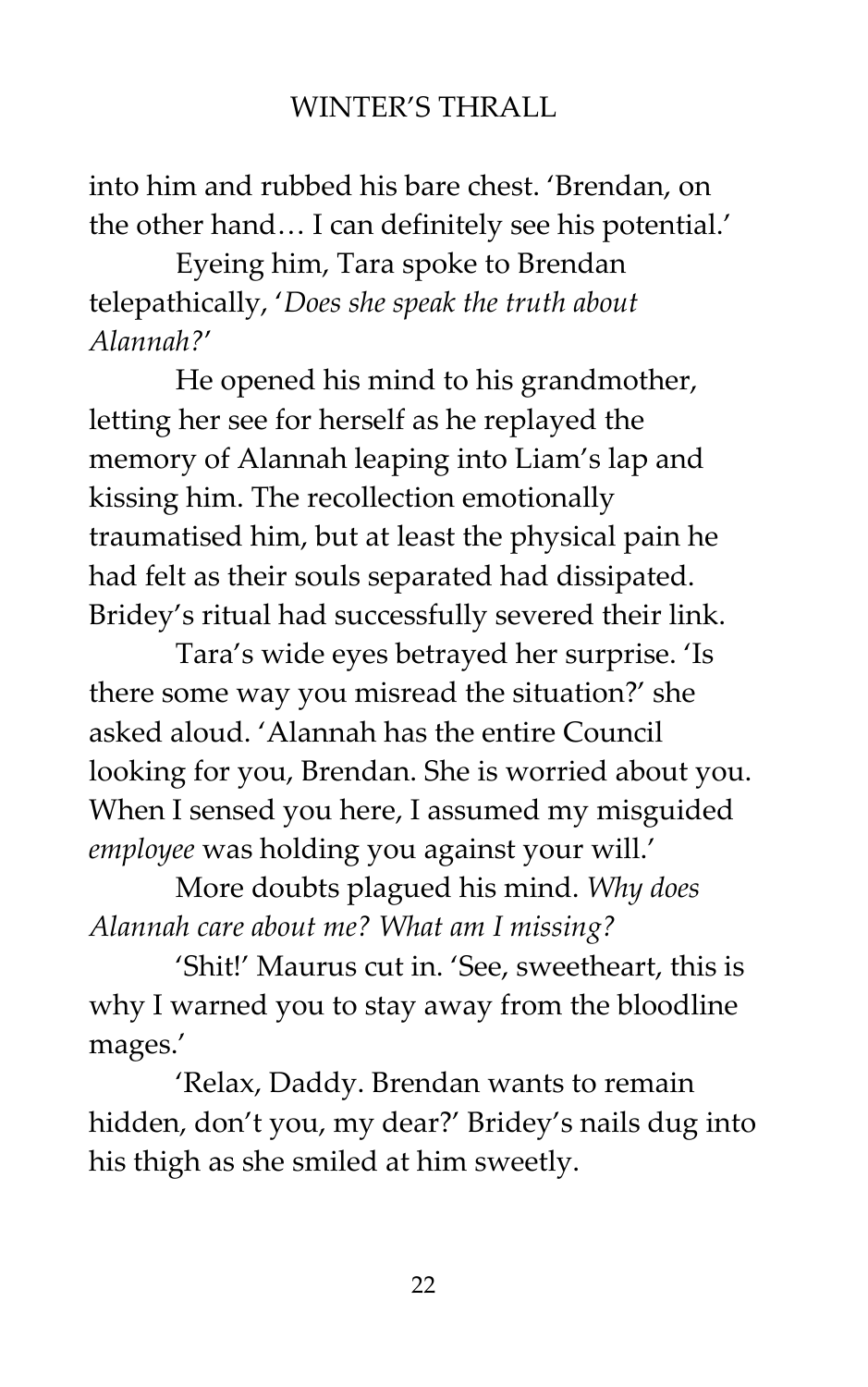Shielding his thoughts from Bridey's mind reading, he nodded. 'Yes, Madame.' Addressing Tara telepathically, he admitted to selling his freedom. *'I'm one of her slaves now, please get me the hell outta here.'*

Tara gave Bridey a sidelong glance. 'If Brendan is not your prisoner, why is he wearing a slave collar?' Her own thoughts entered Brendan's mind. '*You are not ready, darling prince.*'

'A mere formality,' Bridey continued. 'We have a mutually beneficial arrangement, which I assure you he enjoys as much as I do.' She squeezed his hard nipples to emphasise her point, drawing a pleasurable moan from his throat. 'See? What I'd like to know, Lady Scarlett, is how you were able to sense him here when I have wards up strong enough to conceal this place from the Council's detection magic.'

> *'Not ready for what?'* Brendan demanded. '*Not ready to leave here, to return to Alannah.*'

'*Please, Grandmother, I'm begging you. Don't leave me to rot in this place.*'

Tara's arctic eyes pierced him with shards of ice. '*Enough! My word is final. Accept your fate and wait for the right time*.' She returned her attention to Bridey. 'Some magic is more powerful than anything of Earthly origin.'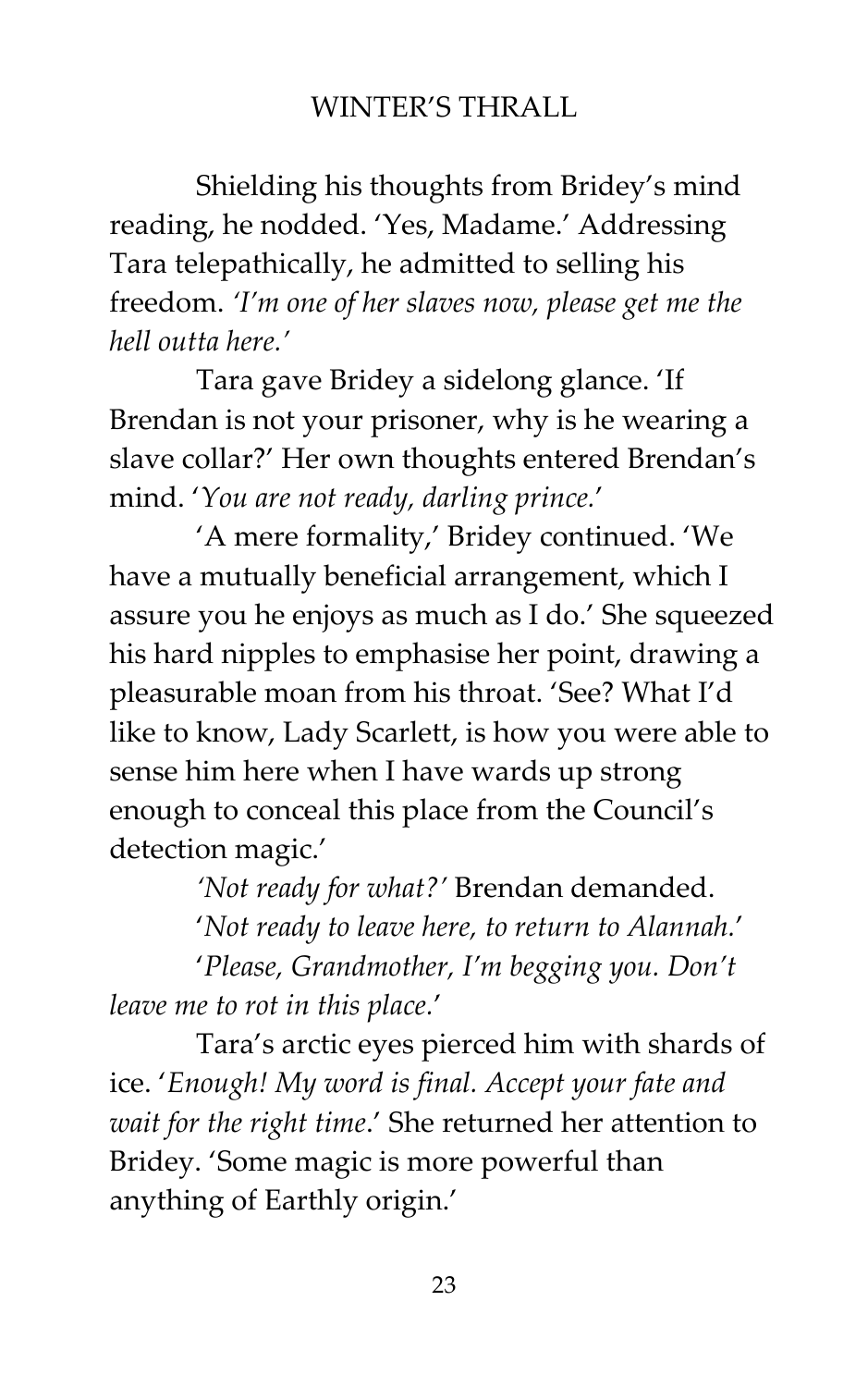Bridey sighed. 'Always so cryptic. I may not channel Aether or nether, but I know they can't be used in scrying spells. You are not soulmates, so the only other possibility is blood magic, which would require….' Her voice trailed off as her eyes flicked back and forth from Brendan to Tara.

Tara laughed drily. 'Has it taken you this long to figure it out, Violet?'

Caleb furrowed his brow. 'Wait, what's going on?'

Brendan bit his tongue.

Bridey ignored him as her eyes narrowed on Tara. 'You died.'

'A minor inconvenience for a lich, I assure you.'

'The fuck?' Caleb glared at Brendan. 'Did you know?'

He nodded. 'Kinda hard to fail in recognising one's own grandmother.'

'Was this why the Council were cagey about letting us in to watch Alannah's trial? Because they discovered the truth and wanted to cover it up?' Caleb asked.

'Alannah's relationship with me was the premise of the trial.' Tara admitted. 'They charged her with treason and the practice of illegal magic… magic I taught her.'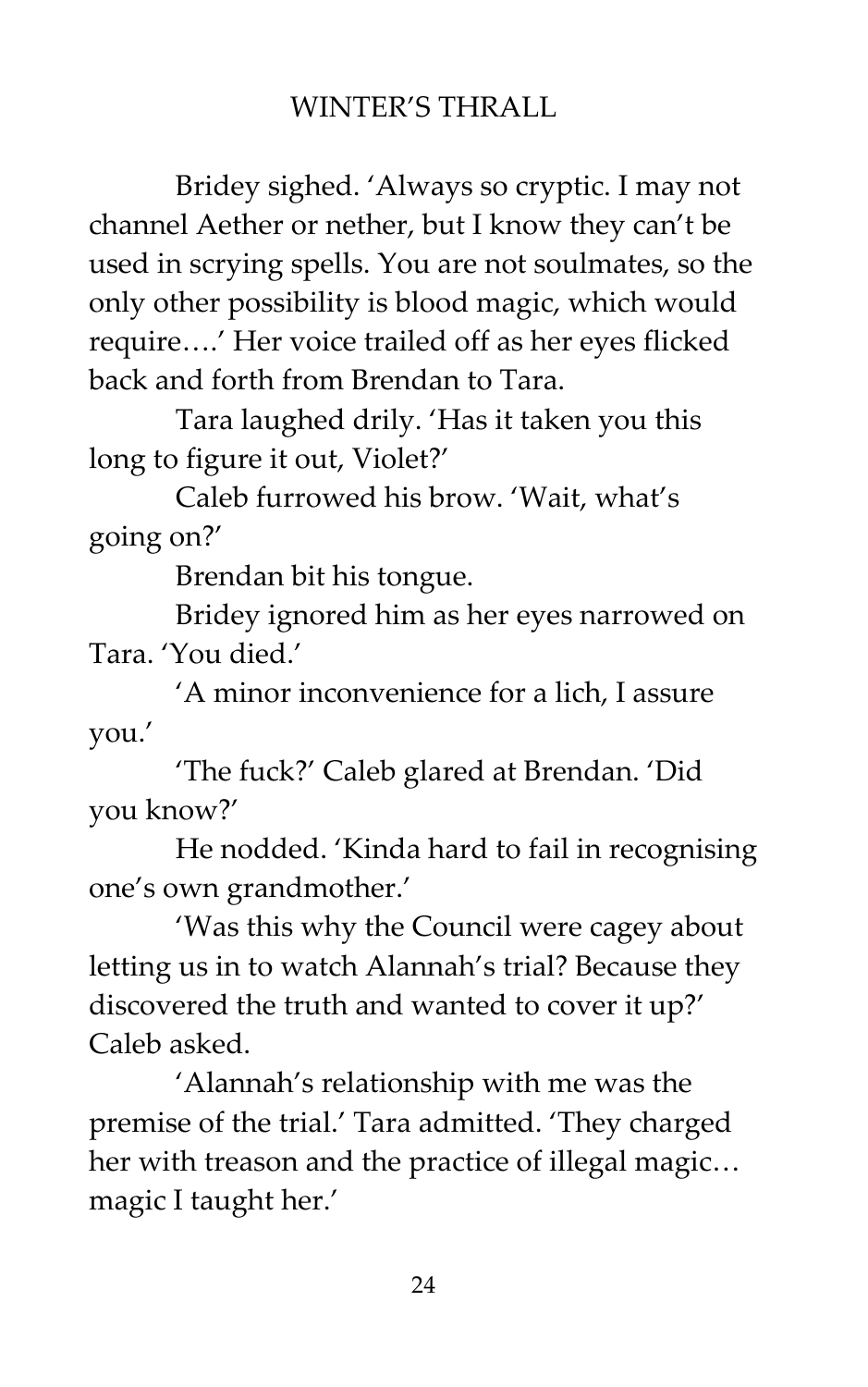With eyes bulging, Caleb whistled a single note. '*D-amn*. How'd she get outta that mess?'

Tara directed her gaze toward Brendan and smiled. 'She had an excellent lawyer.'

Caleb shot him a look. 'You represented Alannah?'

Brendan nodded.

'Gods, dude. Is there anything you don't excel at?' Although light-hearted, Caleb laced his words with envious undertones.

He could think of plenty of his own flaws and failures, but he did not want to go there. Especially not in present company.

'I still do not trust you, Violet,' insisted Tara. 'As a show of good faith, you will accept Brendan's help on your next job.'

'Wait, don't I get a say in this?' Brendan demanded.

Tara grinned at him. 'Trust me, darling prince, you *will* want in on this job.'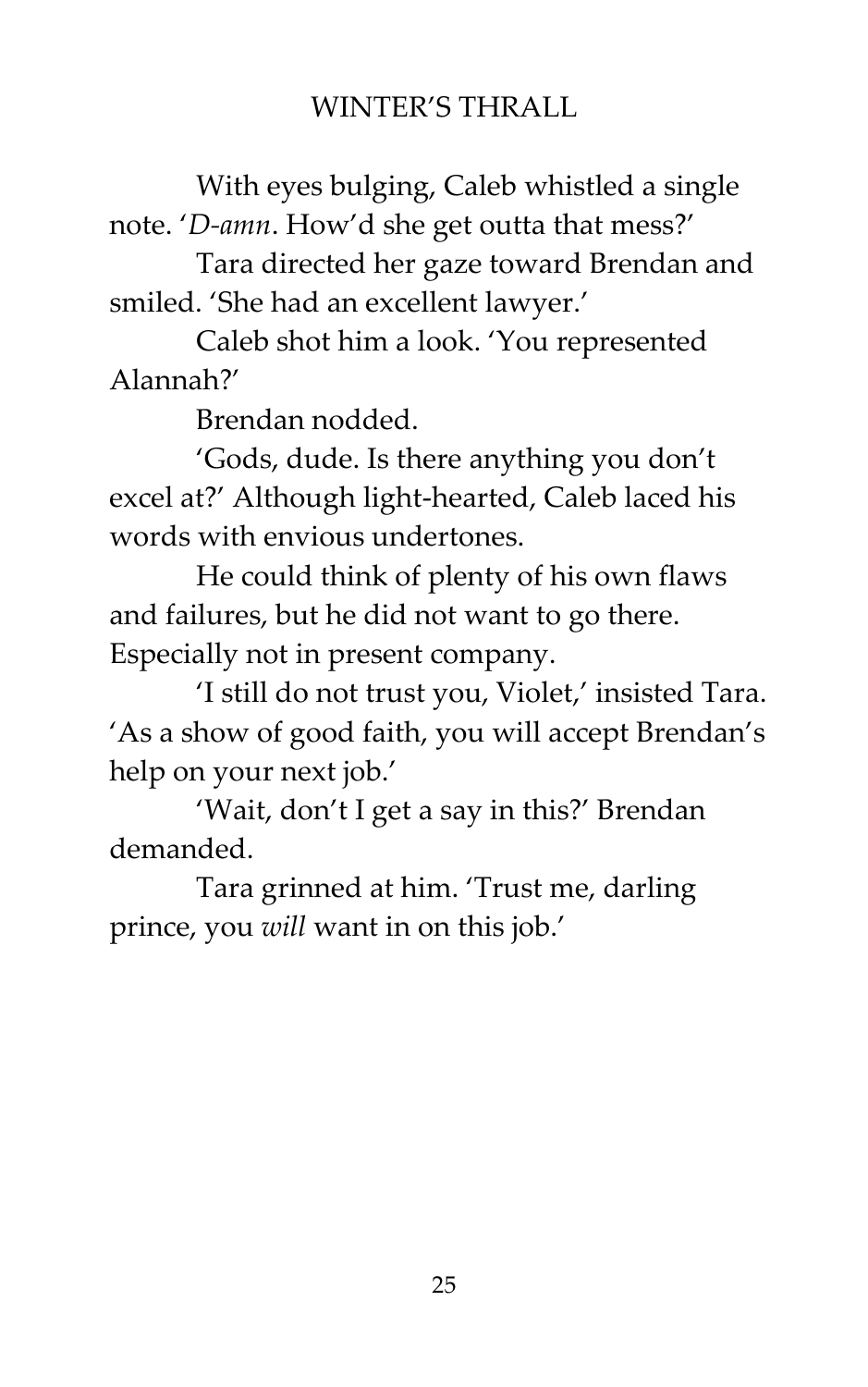### **Also By L. Starla**

#### **The Phoebe Braddock Books**

*(Taboo Romance & Forbidden Love)*

[I Heart Mr. Collins](https://books2read.com/u/mdnBVZ) [From Prying Eyes](https://books2read.com/u/47l9e7) [Crystal's Crucible](https://books2read.com/u/bPXPkJ) [Undeniably Wrong \(August 2022\)](https://books2read.com/UndeniablyWrong)

**Winter's Magic Series** *(Magical Realism / Paranormal Romance)*

[Winter's Maiden 1](https://books2read.com/u/3LY7k0) [Winter's Maiden 2](https://books2read.com/u/m2Mw0r) [Winter's Thrall \(May 2022\)](https://books2read.com/WintersThrall) [Winter's Mother 1 \(November 2022\)](https://www.goodreads.com/book/show/55658025-winter-s-mother-1) [Winter's Mother 2 \(May 2023\)](https://www.goodreads.com/book/show/55809439-winter-s-mother-2) [Winter's Bride \(November 2023\)](https://www.goodreads.com/book/show/55817503-winter-s-bride) [Winter's Crone 1 \(May 2024\)](https://www.goodreads.com/book/show/55817639-winter-s-crone-1) [Winter's Crone 2 \(November 2024\)](https://www.goodreads.com/book/show/55817641-winter-s-crone-2)